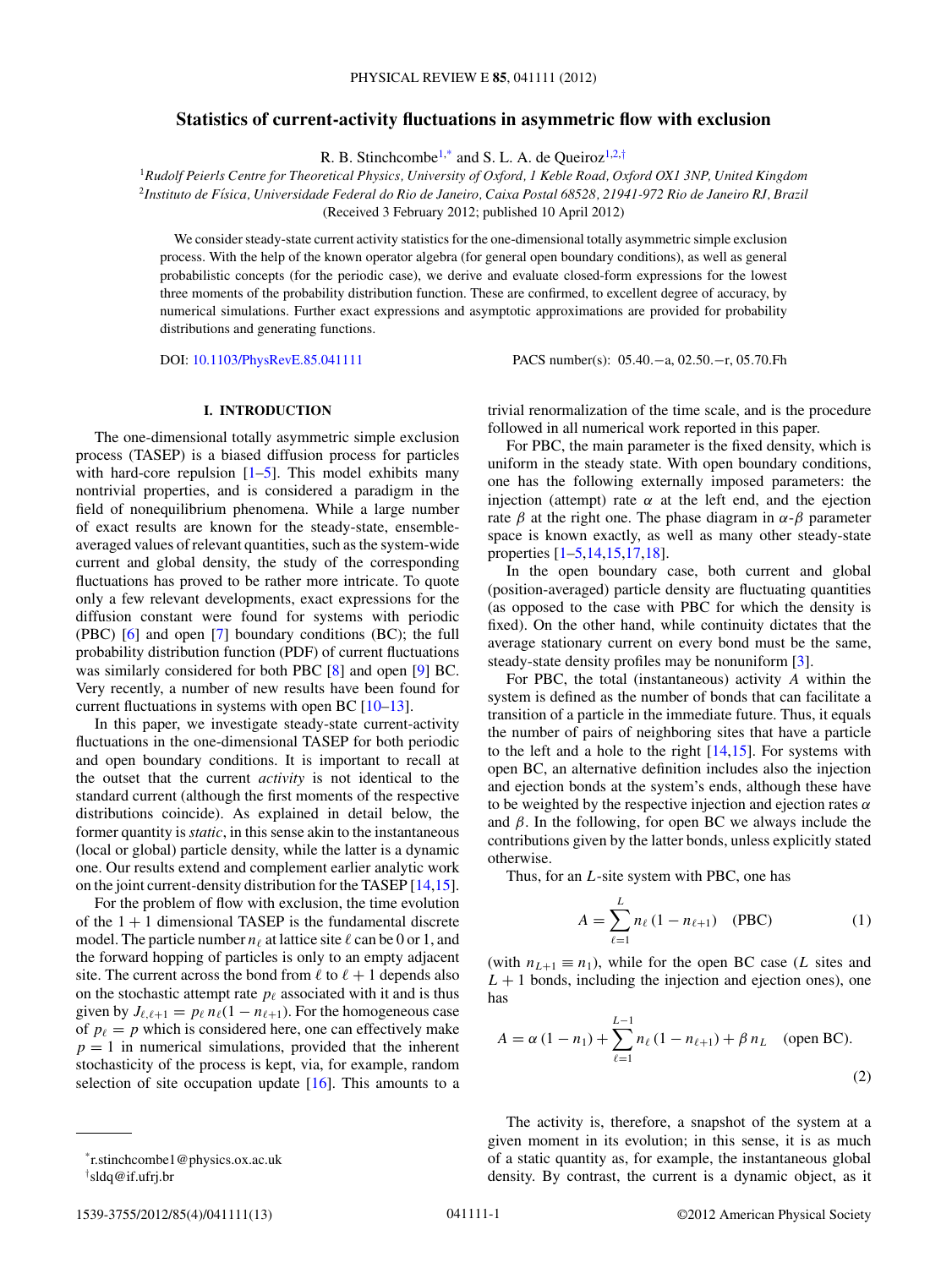<span id="page-1-0"></span>reflects the stochastically determined particle displacements which actually take place during a unit time interval.

The detailed balance measure used here for the PBC case, and the operator algebra used for open BC, apply to the steady state  $[5,6,14,15]$ , thus they naturally yield the activity; although they can be extended to deal with static measures of dynamic quantities such as the diffusion constant  $[6,7]$ and more general aspects  $[4,19]$  $[4,19]$ , we do not attempt similar developments here.

The qualitative distinction between activity and current has the consequence, upon the (properly normalized) moments of the PDFs of the two quantities, that while their first moments (averages) coincide, higher cumulants differ. For *A* as defined in Eqs. [\(1\)](#page-0-0) and [\(2\)](#page-0-0) one has, respectively,

$$
J = \frac{1}{L} \langle A \rangle \quad \text{(PBC)},\tag{3}
$$

$$
J = \frac{1}{L+1} \langle A \rangle \quad \text{(open BC)}, \tag{4}
$$

where  $J$  is the average steady-state current through any bond in the system. Equality of averages can be understood by recalling that successive steady-state snapshots (activity configurations) are generated via the intervening particle hoppings, which constitute realizations of the system's current. In our simulations, we have verified that this property holds, to within numerical accuracy, in all cases investigated here. However, the connection at this level is not sufficient to warrant equality of higher moments of the PDFs. Here, we consider the fluctuations of the *global*, *instantaneous* activity [\[14,15\]](#page-12-0), as opposed to the *local*, *integrated* current, which is the subject of many extant works [\[7–13\]](#page-12-0).

Section  $\overline{II}$  gives the theoretical approach used in this work. It first addresses open boundary cases with  $\alpha + \beta = 1$  and then general  $\alpha$ ,  $\beta$ , and then treats PBC. In Sec. [III,](#page-5-0) the results of numerical simulations are given, first for open BC and then for PBC. In Sec. [IV,](#page-9-0) we provide a global discussion of the second and third cumulants of the activity PDFs, everywhere on the  $\alpha$ - $\beta$  plane (for open BC); finally, concluding remarks are made.

### **II. THEORY**

### **A.** Open boundary conditions with  $\alpha + \beta = 1$

For open boundary conditions, steady-state configurations are typically highly correlated. So, when (as in the pioneering work of Ref. [\[3\]](#page-11-0)) such configurations are written as strings of variables *D* and *E* (*D* and *E* representing particle and vacancy, respectively), these variables have to be operators, with an algebra  $(D + E = DE)$  consistent with the steady-state properties. In the special case  $\alpha + \beta = 1$ , the correlations disappear [\[3\]](#page-11-0) (configuration probabilities factorize, corresponding to a product measure) and *D* and *E* can be taken as *c* numbers *d* and *e*, respectively, equal to the steady-state averages  $\langle n_{\ell} \rangle$ and  $\langle 1 - n_\ell \rangle$ . Consequently, along the  $\alpha + \beta = 1$  line, these averages are independent of  $\ell$  [\[3\]](#page-11-0); consistency with probability normalization  $(d + e = 1)$  and current conservation  $(e\alpha =$  $de = d\beta$ ) thus implies  $e = \beta$ ,  $d = \alpha$ .

The factorization of probabilities for variables on different sites makes this case the easiest to begin with. However, different bonds share a site variable if they are adjacent, and

that makes the calculation of activity statistics beyond the first moment nontrivial even in this case. The average activity  $\langle A \rangle$ is unaffected by the shared variable on adjacent bonds since it is the average of a sum of terms, each of which contains independent site variables and so has a factorizing average. So, in this case, from Eq. [\(2\)](#page-0-0) one has

$$
\langle A \rangle = (L+1)\alpha\beta \quad (\alpha + \beta = 1). \tag{5}
$$

Already in the second moment  $\langle A^2 \rangle$  the effect of correlations are present, making it different from  $\langle A \rangle^2$ . To obtain any moment, and also the probability distribution, we consider the generating function

$$
\langle e^{\lambda A} \rangle = \left\langle e^{\lambda \alpha (1 - n_1)} \left( \prod_{\ell=1}^{L-1} e^{\lambda n_\ell (1 - n_{\ell+1})} \right) e^{\lambda \beta n_L} \right\rangle. \tag{6}
$$

Logarithmic derivatives of  $\langle e^{\lambda A} \rangle$  give the cumulants  $C_n$  of A. The probabilities  $P(A_i)$  of the discrete possible outcomes  $A_i$ for *A* are the coefficients in the terms proportional to  $e^{\lambda A_i}$  in the expansion of the generating function. The average in Eq. (6) does not factorize because of the correlation of adjacent bond variables. The following method, involving a transfer matrix along the chain, easily handles that.

Defining  $\zeta_{\ell} \equiv 1 - n_{\ell}$ , since each  $\zeta_{\ell}$  takes values (0,1) with respective probabilities  $(\alpha, \beta)$ , the average in Eq. (6) can be obtained by summing over the possible configurations of each variable in turn, starting, say, with  $\ell = 1$  and working along the chain to  $\ell = L$ . Using sums over the  $\zeta_{\ell}$  variables, with their weights  $p(\zeta_\ell)$  (= $\alpha$  or  $\beta$ ), the first step involves  $\Sigma_{\zeta_1=0,1} p(\zeta_1) e^{\lambda \alpha \zeta_1} e^{\lambda (1-\zeta_1)\zeta_2} = \alpha e^{\lambda \zeta_2} + \beta e^{\lambda \alpha}$ . This result can be written in the linear form  $(b_2 + c_2 \zeta_2)$  where  $b_2 = \alpha +$  $\beta e^{\lambda \alpha}$  and  $c_2 = \alpha (e^{\lambda} - 1)$ . The sums over the next variables then produce similar forms, where the relationship between successive ones is provided by

$$
b_{\ell+1} + c_{\ell+1} \zeta_{\ell+1} = \sum_{\zeta_{\ell}=1,0} p(\zeta_{\ell}) e^{\lambda(1-\zeta_{\ell})\zeta_{\ell+1}} (b_{\ell} + c_{\ell} \zeta_{\ell}). \tag{7}
$$

This is the same as the action of the transfer matrix

$$
T = \begin{pmatrix} \alpha + \beta & \beta \\ \alpha \gamma & 0 \end{pmatrix}
$$
 (8)

on the vector  $\left(\frac{b_{\ell}}{c_{\ell}}\right)$ , where  $\gamma = e^{\lambda} - 1$ . The consequence is

$$
\langle e^{\lambda A} \rangle = \sum_{\zeta_L} p(\zeta_L) (b_L + c_L \zeta_L) e^{\lambda \beta (1 - \zeta_L)}
$$
  
= 
$$
(\alpha e^{\lambda \beta} + \beta \beta) T^{L-1} \begin{pmatrix} b_1 \\ c_1 \end{pmatrix},
$$
 (9)

where, from  $e^{\alpha \zeta_1} = b_1 + c_1 \zeta_1$ ,  $b_1 = 1$ ,  $c_1 = e^{\lambda \alpha} - 1$ .

This is readily evaluated using the representation in which *T* is diagonal, with the result

$$
\langle e^{\lambda A} \rangle = a_+ \mu_+^{L-1} + a_- \mu_-^{L-1} , \qquad (10)
$$

where

$$
\mu_{\pm} = \frac{1}{2} [1 \pm \sqrt{(\alpha - \beta)^2 + 4\alpha \beta e^{\lambda}}] \equiv \frac{1}{2} [1 \pm \varphi] \quad (11)
$$

are the two eigenvalues of *T*, and the coefficients  $a_+$ ,  $a_-$  are also known functions of  $\alpha$ ,  $\beta$ ,  $\gamma$  (given in Appendix [A\)](#page-10-0).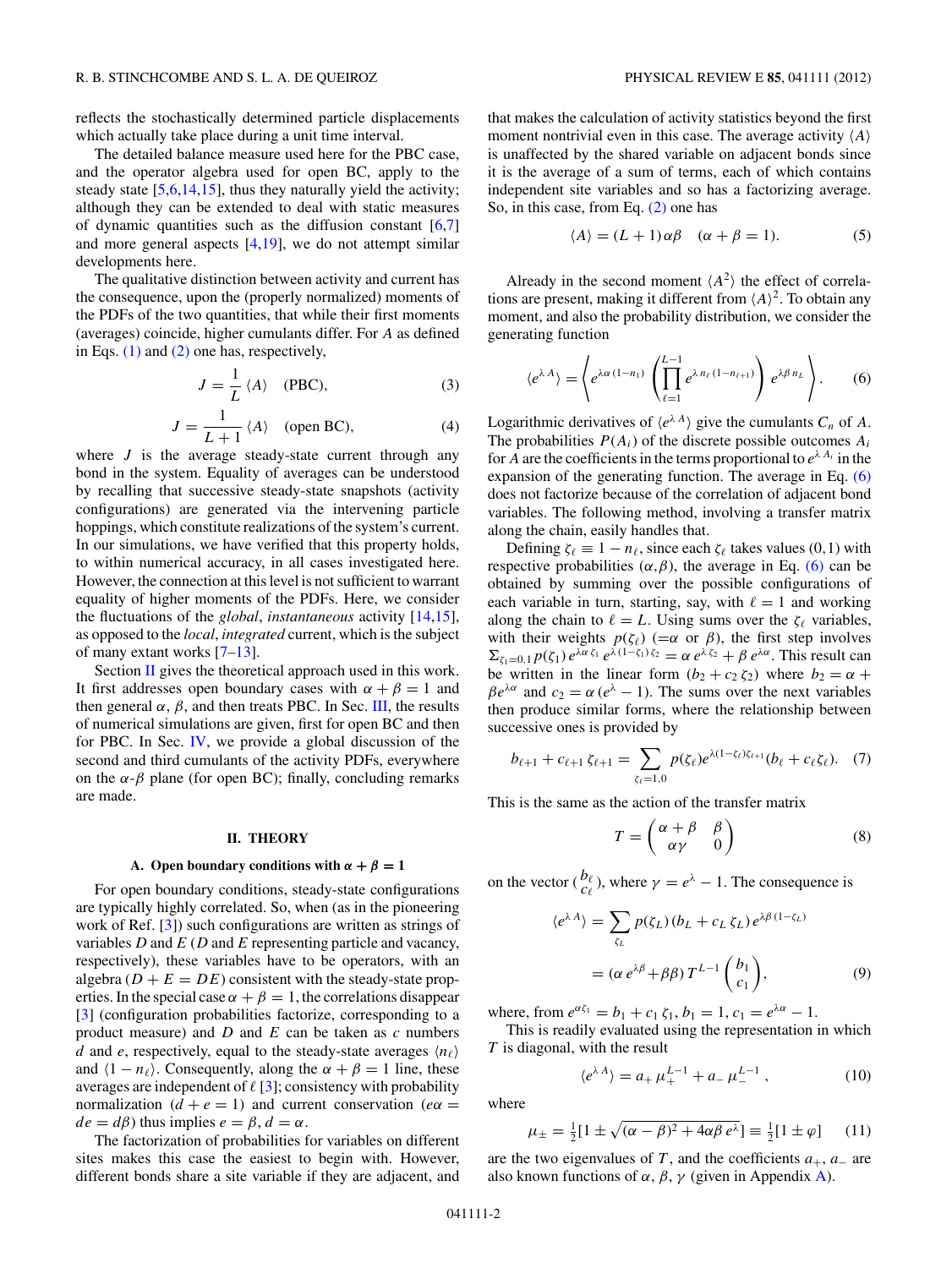<span id="page-2-0"></span>This result provides the *n*th cumulant  $C_n$  of *A* via

$$
C_n = \left(\frac{\partial}{\partial \lambda}\right)^n \ln \langle e^{\lambda A} \rangle \bigg|_{\lambda=0}.
$$
 (12)

From Eqs. [\(10\)](#page-1-0) and [\(11\),](#page-1-0) for large *L* one has

$$
\ln \langle e^{\lambda A} \rangle \approx L \ln \mu_+ + \mathcal{O}(1). \tag{13}
$$

Consequently, the asymptotic large-*L* values of the first few cumulants are

$$
C_1 = \langle A \rangle \approx L \frac{\partial}{\partial \lambda} \ln \mu_+ \bigg|_{\lambda=0} = L \alpha \beta + \mathcal{O}(1), \qquad (14)
$$

$$
C_2 = \langle A^2 \rangle - \langle A \rangle^2 \approx L \alpha \beta [1 - 3\alpha \beta] + \mathcal{O}(1), \qquad (15)
$$

$$
C_3 = \langle A^3 \rangle - 3 \langle A \rangle \langle A^2 \rangle + 2 \langle A \rangle^3
$$
  
 
$$
\approx L \alpha \beta [1 - 9 \alpha \beta + 20(\alpha \beta)^2] + \mathcal{O}(1). \tag{16}
$$

Thus, the skewness  $[20]$   $S = C_3 / C_2^{3/2}$  is of order  $L^{-1/2}$  for large *L*.

The special case  $\alpha = \beta = 1/2$  is simple and instructive. There, the above leading large- $L$  results for  $C_3$  and skewness reduce to zero, which turns out to be exactly true for any *L*: for  $\alpha = \beta = 1/2$ , the coefficient *a*<sub>−</sub> vanishes and the full result from Eqs.  $(10)$  and  $(11)$  (exact for any *L*) is

$$
\langle e^{\lambda A} \rangle = e^{\lambda/2} \left[ \frac{1}{2} (1 + e^{\lambda/2}) \right]^{L-1}.
$$
 (17)

From this it is easy to verify that  $C_3 = S \equiv 0$ , and that  $C_1 =$  $(L + 1)/4$ ,  $C_2 = (L - 1)/16$ . The corresponding general *L* exact results obtained from Eqs. [\(10\)](#page-1-0) and [\(11\)](#page-1-0) for any  $\alpha$ ,  $\beta$  with  $\alpha + \beta = 1$  are given in Appendix [A,](#page-10-0) together with validity conditions for the large-*L* results in Eqs. (14)–(16).

For  $\alpha = \beta = 1/2$ , the generating function result [Eq. (17)] can be expanded in the form

$$
\langle e^{\lambda A} \rangle = 2^{-(L-1)} \sum_{n=0}^{L-1} L_{-1} C_n e^{\frac{\lambda}{2}(n+1)}, \tag{18}
$$

corresponding to a binomial distribution of probabilities  $P(A_m = m/2) = 2^{-(L-1)} L_{-1}C_{m-1}$  for the possible outcomes  $m/2$ ,  $1 \leq m \leq L$ , of the activity. For general  $\alpha$ ,  $\beta$  (still with  $\alpha + \beta = 1$ , the possible outcomes for *A* will obviously be linear combinations of  $\alpha$ ,  $\beta$ , and integers. Their distribution, resulting from Eqs. [\(10\)](#page-1-0) and [\(11\),](#page-1-0) has (for  $\alpha \neq \beta$ , where  $a_$ is nonvanishing) a "discreteness alternation." This is a direct consequence of Eqs.  $(10)$  and  $(11)$ , as can be seen from the following alternative form:

$$
\langle e^{\lambda A} \rangle = 2^{-(L-1)} \sum_{n=0}^{L-1} L_{-1} C_n \varphi^n [a_+ + (-1)^n a_-]. \tag{19}
$$

We conclude this part on activity statistics for  $\alpha + \beta = 1$  by briefly commenting on local fluctuations. The product measure makes these trivial for this case. So, the injection current activity (from  $\alpha \zeta_1$ ) is  $\alpha$  or 0, with probabilities  $\beta$  and  $\alpha$ , respectively. The local activity for the ejection current  $[\beta(1 - \zeta_L)]$ and for the internal current  $[(1 - \zeta_{\ell})\zeta_{\ell+1} = A_{\ell,\ell+1}]$  across any specified bond similarly have binary distributions, with (outcomes) (respective probabilities) being (*β,*0) (*α,β*) and (1,0)  $(αβ, 1 - αβ)$ , respectively. So, for example,  $(A_{\ell, \ell+1})$  =

 $\alpha\beta$ ,  $\langle A_{\ell,\ell+1} \rangle^2 = \langle A_{\ell,\ell+1} \rangle^3 = \alpha\beta^3$ , independent of  $\ell$ , and the consequent skewness is  $(\beta - \alpha)(\alpha\beta)^{-1/2}$ .

## **B. Open boundary conditions with general** *α***,** *β*

## *1. Moments of the current activity*

For general  $\alpha$ ,  $\beta$ , one must make full use of the steadystate operator algebra [\[3\]](#page-11-0) to take care of the absence of product measure. In this section, we derive expressions for low moments of the activity. We exploit the representation of configurations, and their probabilities, using strings of operators *D* and *E* representing, respectively, particle or vacancy at a site. Configurations are specified using the variables  $\zeta_{\ell}$  introduced in Sec. [II A.](#page-1-0) The probability of the configuration  $\{\zeta_\ell\}$  for *L* sites is given, through the associated operator string  $S({\{\zeta_{\ell}\}}) = \prod_{j=1}^{L}[(1 - {\zeta_j}) D + {\zeta_j} E]$ , as

$$
P(\{\zeta_{\ell}\}) = \frac{\langle W|S(\{\zeta_{\ell}\})|V\rangle}{Z_L}, \quad \text{with} \quad Z_L \equiv \langle W|C^L|V\rangle. \tag{20}
$$

Here,  $C \equiv D + E$  represents both possibilities (occupied or vacant) at a given site, and the vectors  $\langle W |$  and  $|V \rangle$  are such that

$$
\langle W | \alpha E = \langle W | , \quad \beta D | V \rangle = | V \rangle. \tag{21}
$$

Equations (21) follow from the balance between the current  $\Lambda \equiv DE$  across any internal bond and the injection or ejection current (at the left or right boundary), using the operator algebra steady-state relation  $\Lambda = C$ . Using Eq. [\(2\),](#page-0-0) the *n*th moment of the total activity is given by

$$
\langle A^n \rangle = \sum_{\{\zeta_j\}} \left( \alpha \zeta_1 + \sum_{\ell=1}^{L-1} (1 - \zeta_\ell) \zeta_{\ell+1} + \beta (1 - \zeta_L) \right)^n
$$
  
 
$$
\times \frac{\langle W | \prod_{j=1}^L [(1 - \zeta_j) D + \zeta_j E] | V \rangle}{Z_L}.
$$
 (22)

Consider, for example, the simple case  $n = 1$ . There, the contribution from  $(1 - \zeta_\ell)\zeta_{\ell+1}$  is nonzero only for  $1 - \zeta_\ell = 1$ ,  $\zeta_{\ell+1} = 1$ , the associated probability of which is (using  $\Lambda \equiv$  $DE = C$ 

$$
\frac{\langle W|C^{\ell-1} \, DE \, C^{L-(\ell+1)}|V\rangle}{Z_L} = \frac{Z_{L-1}}{Z_L}.\tag{23}
$$

Correspondingly, using Eq.  $(21)$ , the nonzero contributions *α* from  $α\zeta_1$  and *β* from  $β(1 - \zeta_L)$  occur with respective probabilities  $\alpha^{-1} Z_{L-1}/Z_L$  and  $\beta^{-1} Z_{L-1}/Z_L$ , making

$$
\langle A \rangle = (L+1) \frac{Z_{L-1}}{Z_L}.\tag{24}
$$

This is the standard result generalizing Eq. (14) for  $\alpha + \beta = 1$ , where  $Z_L = (\alpha \beta)^{-L}$ .

As in Sec.  $\mathbf{II} \mathbf{A}$ , complications arise in higher moments from the shared variable in adjacent bonds. For  $\alpha + \beta = 1$ , the transfer-matrix approach overcame these. That method is ruled out by the noncommuting variables in the present general case. Instead, the following direct method can be used for  $\ln w$  *n* 

For  $n = 2$ , Eq. (22) includes the product of bond terms  $(\sum_{\ell=1}^{L-1} (1 - \zeta_{\ell}) \zeta_{\ell+1}) (\sum_{m=1}^{L-1} (1 - \zeta_m) \zeta_{m+1})$ . For  $m - \ell \neq 0, 1$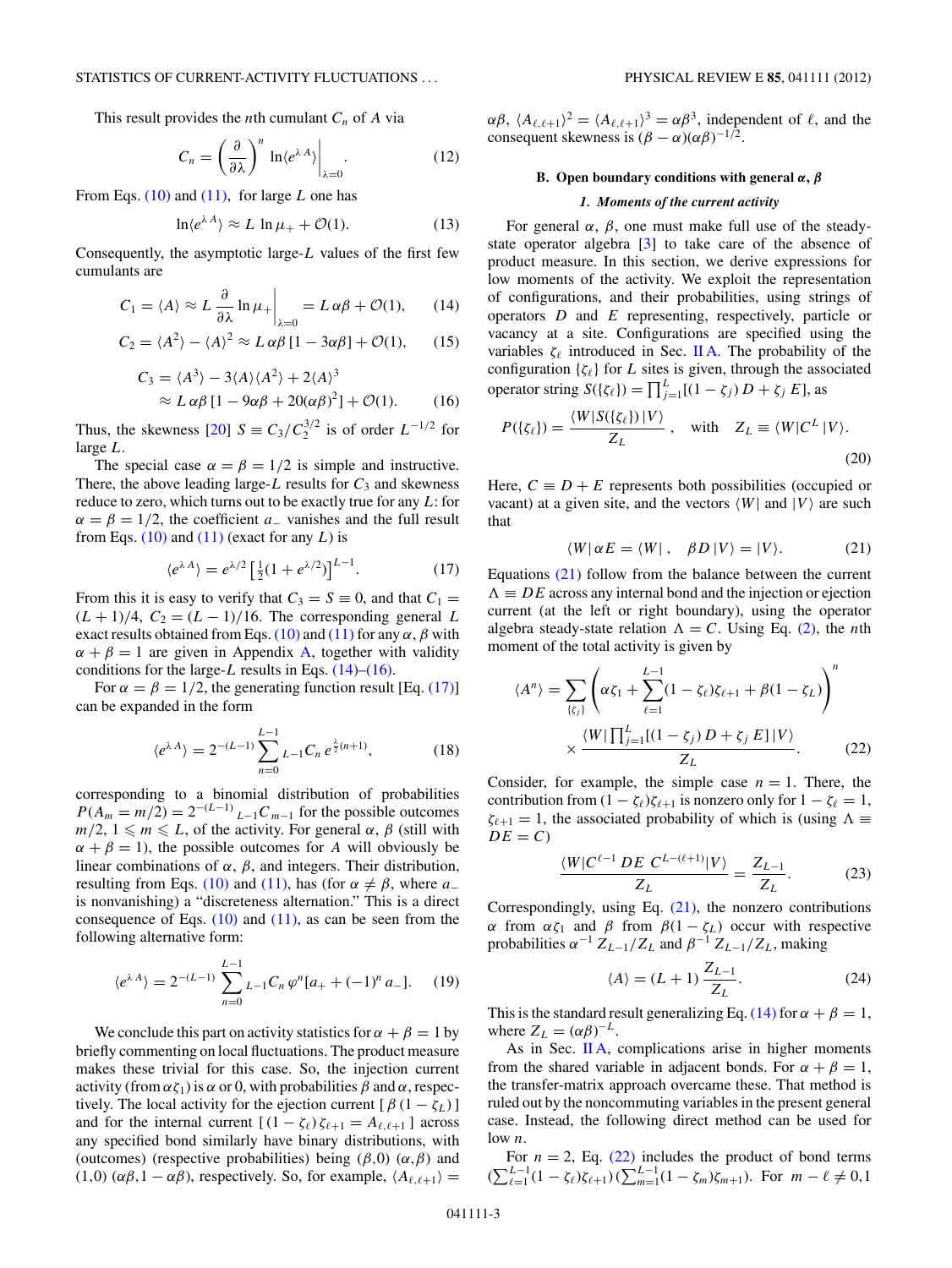<span id="page-3-0"></span>in the double sum the sites involved are distinct, which simplifies the averages occurring. For example, for  $m > \ell + 1$ , the average is

$$
\frac{\langle W|C^{\ell-1} \, DE \, C^{m-\ell-2} \, DE \, C^{L-(m+1)}|V\rangle}{Z_L} = \frac{Z_{L-2}}{Z_L}.\tag{25}
$$

This result applies for any  $\ell$ , *m* satisfying  $m > \ell + 1$ , or  $\ell > m + 1$  [altogether  $(L - 2)(L - 3)$  terms of the double sum]. For each of the  $L - 1$  terms with  $\ell = m$ , the product of bond variables is  $[(1 - \zeta_{\ell})\zeta_{\ell+1}]^2 = (1 - \zeta_{\ell})\zeta_{\ell+1}$ , having average  $\langle W|C^{\ell-1} \Lambda C^{L-(\ell+1)}|V\rangle/Z_L = Z_{L-1}/Z_L$ .

For the  $2(L-2)$  terms with  $\ell = m \pm 1$ , the product of variables includes both a  $1 - \zeta$  and a  $\zeta$  for the shared site, the product of which is zero. Hence, for the part  $A' = \sum_{\ell=1}^{L-1} (1 \zeta_{\ell}$ ) $\zeta_{\ell+1}$  of the activity coming from just the internal bonds,

$$
\langle {A'}^2 \rangle = (L^2 - 5L + 6) \frac{Z_{L-2}}{Z_L} + (L - 1) \frac{Z_{L-1}}{Z_L}.
$$
 (26)

Including also the injection and ejection contributions gives

$$
\langle A^{2} \rangle = \langle [\alpha \zeta_{1} + A' + \beta (1 - \zeta_{L})] \rangle^{2}
$$
  
=  $\langle A'^{2} \rangle + \langle \alpha^{2} \zeta_{1} + 2\alpha \beta \zeta_{1} (1 - \zeta_{L})$   
+  $\beta^{2} (1 - \zeta_{L}) \rangle + \langle 2[\alpha \zeta_{1} + \beta (1 - \zeta_{L})] A' \rangle$   
=  $\langle A'^{2} \rangle + (\alpha + \beta) \frac{Z_{L-1}}{Z_{L}} + 2 \frac{Z_{L-2}}{Z_{L}} + 2\Gamma,$  (27)

where

$$
\Gamma = \left\langle \left\{ \alpha \zeta_1 (1 - \zeta_1) \zeta_2 + \alpha \zeta_1 \sum_{\ell=2}^{L-1} (1 - \zeta_\ell) \zeta_{\ell+1} + (1 - \zeta_{L-1}) \right. \right. \\ \left. \times \zeta_L \beta (1 - \zeta_L) + \beta (1 - \zeta_L) \sum_{\ell=1}^{L-2} (1 - \zeta_\ell) \zeta_{\ell+1} \right\rangle \right\rangle
$$
  
= 2(L - 2)  $\frac{Z_{L-2}}{Z_L}$ . (28)

The case  $n = 3$  is in principle a straightforward generalization of the above. However, the  $\langle A'^3 \rangle$  part of it is considerably more complicated. Details of the evaluation are given in Appendix  $B$ .

The collected results for the first three moments of both *A* and *A'* are

$$
n = 1: \quad \langle A \rangle = (L+1) \frac{Z_{L-1}}{Z_L},
$$

$$
\langle A' \rangle = (L-1) \frac{Z_{L-1}}{Z_L};
$$
(29)

$$
n = 2:
$$
  
\n
$$
\langle A^{2} \rangle = L(L-1) \frac{Z_{L-2}}{Z_{L}} + (L - 1 + \alpha + \beta) \frac{Z_{L-1}}{Z_{L}},
$$
  
\n
$$
\langle A'^{2} \rangle = (L - 2)(L - 3) \frac{Z_{L-2}}{Z_{L}} + (L - 1) \frac{Z_{L-1}}{Z_{L}};
$$
\n(30)

$$
h = 3.
$$
  
\n
$$
\langle A^{3} \rangle = (L - 1)(L - 2)(L - 3) \frac{Z_{L-3}}{Z_{L}}
$$
  
\n
$$
+ 3(L - 1)(L - 2 + \alpha + \beta) \frac{Z_{L-2}}{Z_{L}}
$$
  
\n
$$
+ (L - 1 + \alpha^{2} + \beta^{2}) \frac{Z_{L-1}}{Z_{L}},
$$

*n* = *3* :

$$
\langle A^{3} \rangle = (L - 3)(L - 4)(L - 5) \frac{Z_{L-3}}{Z_L} + 3(L - 2)(L - 3) \frac{Z_{L-2}}{Z_L} + (L - 1) \frac{Z_{L-1}}{Z_L}.
$$
 (31)

The functions  $Z_L$  are available from Ref. [\[3\]](#page-11-0) or by using the generating function method of Refs. [\[14,15\]](#page-12-0). The general expression is

$$
Z_L = \sum_{\ell=1}^L \frac{\ell (2L - \ell - 1)!}{L!(L - \ell)!} \sum_{k=0}^\ell \alpha^{-k} \beta^{k-\ell}.
$$
 (32)

Equation (32) reduces to simple closed-form expressions in the cases

(i)  $\alpha + \beta = 1$ :

(ii)  $\alpha = \beta = 1$ :

$$
Z_L = (\alpha \beta)^{-L}, \tag{33}
$$

$$
Z_L = \frac{(2L+2)!}{(L+2)!(L+1)!}.
$$
 (34)

From Eqs. (29)–(31) and (34), one can show that, for  $\alpha = \beta$ 1 and large *L*, the skewness *S* (of the distribution for *A*) varies as

$$
S = 9L^{-5/2}[1 + \mathcal{O}(L^{-1})] \quad (\alpha = \beta = 1). \tag{35}
$$

In Sec. [III B,](#page-6-0) we describe numerical simulations performed for the cases covered by Eqs.  $(33)$  and  $(34)$ . We return to the general  $\alpha$ ,  $\beta$  case, using Eq. (32), in Sec. [IV.](#page-9-0)

## *2. Activity distribution: I*

This section is concerned with the internal bond activity distribution for general *α*, *β*. We again use the internal bond current-activity operator  $\Lambda = DE$ , and  $C = D + E$ , which represents both possible single-site configurations.

For *n* successive sites,  $C^n$  represents all possible configurations; we generalize this by representing by  $(C^n)$  the subset which contains no  $\Lambda$ 's. Hereafter, in this section the round bracket pair  $(\cdot \cdot \cdot)$ , when enclosing a string of *C*'s or a linear combination of such strings, will represent the formal property of picking out the subset containing no  $\Lambda$ 's. Then, by definition,  $(C^{r_0}) \Lambda (C^{r_1}) \Lambda (C^{r_2}) \Lambda \ldots (C^{r_{n-1}}) \Lambda (C^{r_n})$  contains many configurations, all having *n* active internal bonds (total internal activity  $A' = n$ ), from the *n*  $\Lambda$ 's in a run of  $L = 2n + \sum_{m=0}^{n} r_m$  sites. Then,

$$
S_{L,A'}\{(C^r)\} = \sum_{r_o \geq 0} \dots \sum_{r_{A'} \geq 0} (C^{r_0}) \Lambda \dots (C^{r_{A'-1}}) \Lambda (C^{r_{A'}}),
$$
\n(36)

with  $r_0 + r_1 + \cdots + r_{A'} = L - 2A'$ , contains all configurations with internal activity *A* in an *L*-site system. So, in such a system the probability of internal current activity *A* is

$$
P_L(A') = Z_L^{-1} \langle W | S_{L,A'} \{ (C') \} | V \rangle.
$$
 (37)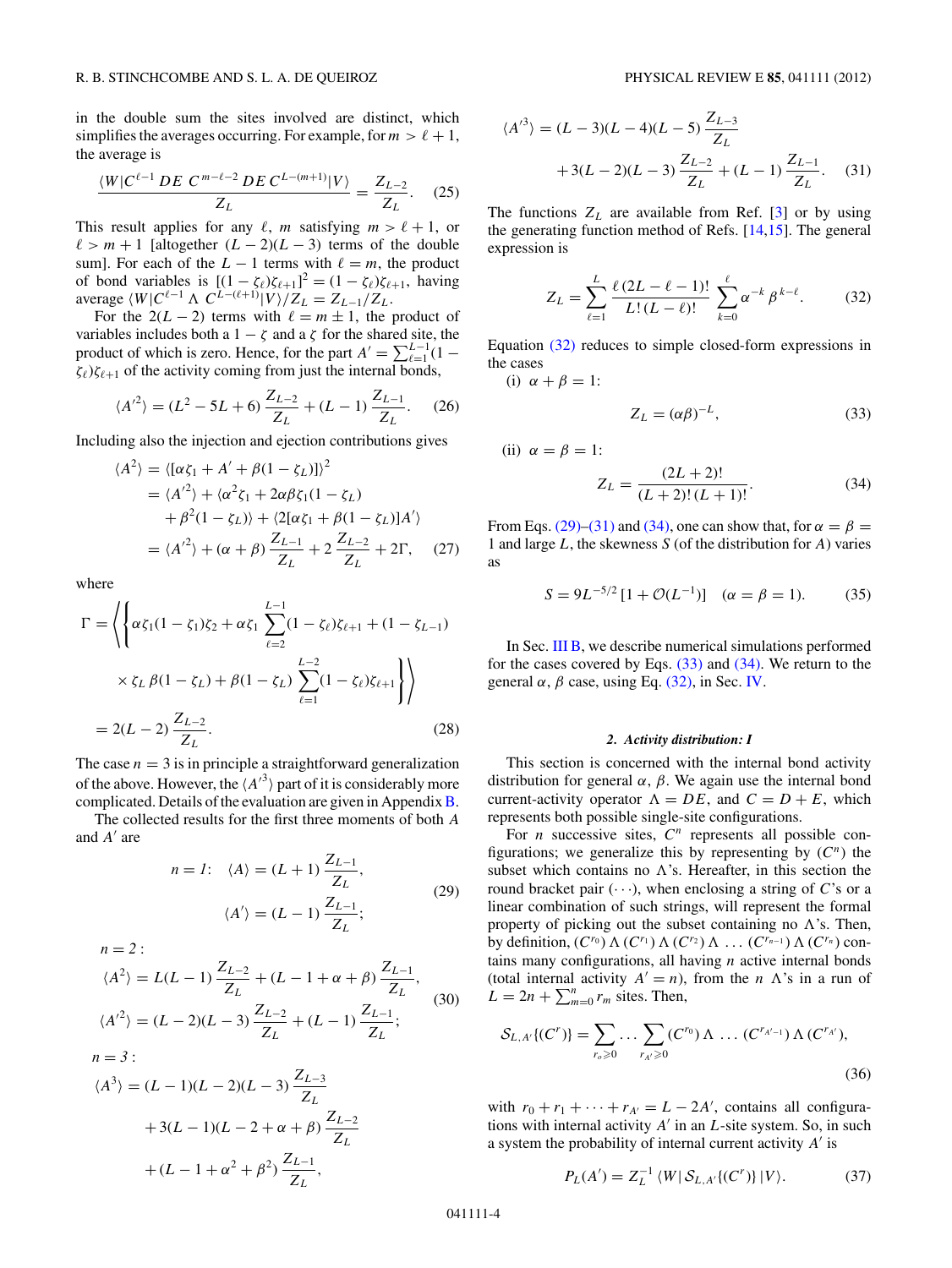<span id="page-4-0"></span>From their definitions, it follows that  $(C^n)$  and  $S_{n,A'}$  are related by

$$
(C^n) = C^n - \sum_{A'=1}^{\lfloor \frac{n}{2} \rfloor} S_{n, A'},
$$
 (38)

where  $[X]$  denotes the integer part of  $X$ . The steady-state algebra relation  $\Lambda = C$  then makes  $(C^n)$  a function of C only, so no lack-of-commutation difficulties arise and one finds that  $S_{L,A'}$  is the coefficient of  $\gamma^{L-2A'}$  in the expansion of  $C^{A'}$  ( $\frac{1}{1-\gamma C}$ )<sup>*A* $+1$ </sup>. That makes  $S_L \equiv \sum_{A'=1} S_{L,A'}$  the coefficient of  $\gamma^L$  in  $S(\gamma)$ , where

$$
S(\gamma) = \left(\frac{1}{1-\gamma C}\right)^2 \gamma^2 C \left[1 - \gamma^2 C \left(\frac{1}{1-\gamma C}\right)\right]^{-1}.
$$
\n(39)

Then, consideration of  $\sum_{n=0}^{\infty} \gamma^n S_n$  eventually gives the following reduction of the formal operation defined by  $(\cdot \cdot \cdot)$ :

$$
\left(\frac{1}{1-\gamma C}\right) = \frac{1}{1-C(\gamma - \gamma^2)}.\tag{40}
$$

Hence,  $S_{L,A'}$  is the coefficient of  $\gamma^{L-2A'}$  in

$$
S'(\gamma, A') = C^{A'} [1 - C(\gamma - \gamma^2)]^{-(A'+1)}.
$$
 (41)

The required coefficient can be found by the expansion of the function of *C* in powers of  $(\gamma - \gamma^2)$ , and then using the binomial expansion of each power of  $(1 - \gamma)$  occurring. Taking the matrix element  $\langle W | \cdots | V \rangle$  of the resulting Cdependent coefficient and using the definition of  $Z_N$  then provides the following exact result for the internal activity distribution:

$$
P_L(A') = \frac{1}{Z_L} \sum_{s=0}^{\lfloor \frac{L-2A'}{2} \rfloor} Z_{L-A'-s}(-1)^s \frac{(L-A'-s)!}{A'!s!(L-2A'-2s)!}.
$$
\n(42)

An alternative expansion strategy from Eq. (41) onward is available for the special case  $\alpha + \beta = 1$ . Because the operators reduce to *c* numbers in this case, *C* in that equation becomes  $(αβ)^{-1}$ , so  $[1 - C(γ - γ<sup>2</sup>)]$  becomes  $(αβ)^{-1}(γ - γ<sub>+</sub>)(γ -$ *(αρ)*  $\beta$ , so  $1 - C(\gamma - \gamma - 1)$  becomes *(αρ)*  $(\gamma - \gamma_+)(\gamma - \gamma_-)$  where  $\gamma_{\pm} = \frac{1}{2}(1 \pm \sqrt{1 - 4\alpha\beta}) = \alpha$ , *β* [the same as the eigenvalues  $\mu_{\pm}(\lambda)$  of the transfer matrix of Sec. [II A,](#page-1-0) at  $\lambda = 0$ .

In particular,  $\gamma_+ = \gamma_- = \frac{1}{2}$  for  $\alpha = \beta = \frac{1}{2}$ , so it follows that

$$
P_L(A') = 2^{-L} L_{+1} C_{2A'+1}.
$$
 (43)

For large *L*, where boundary current contributions to *A* are less by a factor  $O(1/L)$  from the total internal bond current contributions which comprise  $A'$ , Eq.  $(43)$  becomes the same as the result from Eq. [\(18\).](#page-2-0)

Although the method just presented applies for any  $\alpha$ ,  $\beta$ , it is not suitable for inclusion of boundary current contributions. We briefly proceed next to a more sophisticated approach to the current activity distribution, which is in no such way limited, and is related to previous work [\[14,15\]](#page-12-0) on the joint distribution for number and current activity.

#### *3. Activity distribution: II; generating functions*

The method of Refs. [\[14,15\]](#page-12-0) represented any microscopic configuration of  $N$  particles with internal activity  $A'$  in the *L*-site open boundary TASEP as a sequence of *A'* objects of form  $D^{p_j} E^{h_j}$ ,  $p_j, h_j \ge 1$ , with  $h_0 \ge 0$  *E*'s to the left and  $p_0 \geq 0$  *D*'s to the right because of the possible injection and ejection. The operator string representation for the set of all such configurations is obtained by summing over all  $\{h_i, p_j\}$ as specified above, subject to the additional constraints coming from specified *L*, *N*, and *A* :

$$
\sum_{j=0}^{A'} (h_j + p_j) = L, \quad \sum_{j=0}^{A'} p_j = N.
$$
 (44)

 $h_0 > 0$  (or  $p_0 > 0$ ) corresponds to unit injection (or ejection) current activity, accounting for any difference between *A* and *A*. The steady-state measure is then obtained from the  $\langle W | \cdots | V \rangle$  matrix element of the operator string. This was reduced in Refs. [\[14,15\]](#page-12-0) using a generalized version of the original operator algebra of Ref. [\[3\]](#page-11-0).

We are now interested in just the activity distribution, for specific *L*, so the constraint on *N* drops out and the remaining constraints can be enforced using an integral representation of a  $\delta$  function. The resulting expression for the total activity probability function  $P<sub>L</sub>(A)$  can then be reduced using the modified operator algebra of Refs. [\[14,15\]](#page-12-0). The result is that  $P_L(A)$  is the coefficient of  $z^{L-2A}$  in

$$
G(\alpha, \beta, A, z) = \frac{\alpha \beta}{Z_L^{\alpha \beta}} \frac{Z_A^{\alpha' \beta'}}{(z - \alpha)(z - \beta)(1 - 2z)^{2A}},
$$
 (45)

where, in the numerator,  $\alpha' = (\alpha - z)/(1 - 2z)$ ,  $\beta' = (\beta - z)/(1 - 2z)$  $\frac{z}{1-2z}$  replace  $\alpha$ ,  $\beta$  to obtain the "renormalized" version from the usual  $Z_L \equiv Z_L^{\alpha\beta}$ . Equivalently, the double-integral representation of Refs. [\[14,15\]](#page-12-0) for the joint distribution *PL*(*A,N*) can be summed over *N* to provide the above form.

As well as giving rise to the renormalized  $Z_A^{\alpha'\beta'}$ , the modified algebra also gives a generating functional for  $Z_L^{\alpha\beta}$ ; that can be exploited following Ref. [\[15\]](#page-12-0) to give a direct form for the generating function  $F_L^{\alpha\beta}(\lambda) \equiv \langle e^{\lambda A} \rangle$  as the coefficient of  $z^{L+1}$  in

$$
U_L^{\alpha\beta}(z,\lambda) = \frac{4\alpha\beta}{Z_L^{\alpha\beta}} \left[ \left\{ 2\alpha - 1 + \sqrt{(1 - 2z)^2 - 4z^2 e^{\lambda}} \right\} \right] \times \left\{ 2\beta - 1 + \sqrt{(1 - 2z)^2 - 4z^2 e^{\lambda}} \right\} \right]^{-1}.
$$
 (46)

As expected, for  $\alpha + \beta = 1$ , the square bracket simplifies, and in the special case  $\alpha + \beta = \frac{1}{2}$  it becomes a product of two factors linear in  $z$ . From this it is easy to recover Eq.  $(17)$  in Sec. [II A.](#page-1-0)

The form obtained from Eq. (45) for the distribution function is not easy to simplify, except in the asymptotic large-*L* limit. There, saddle point integrals analogous to those in Refs. [\[14,15\]](#page-12-0) give the activity distribution around its peak, apart from *A*-independent factors or others subdominant at large *L*.

The asymptotic results for all phases can alternatively be obtained by integrating out the density from the asymptotic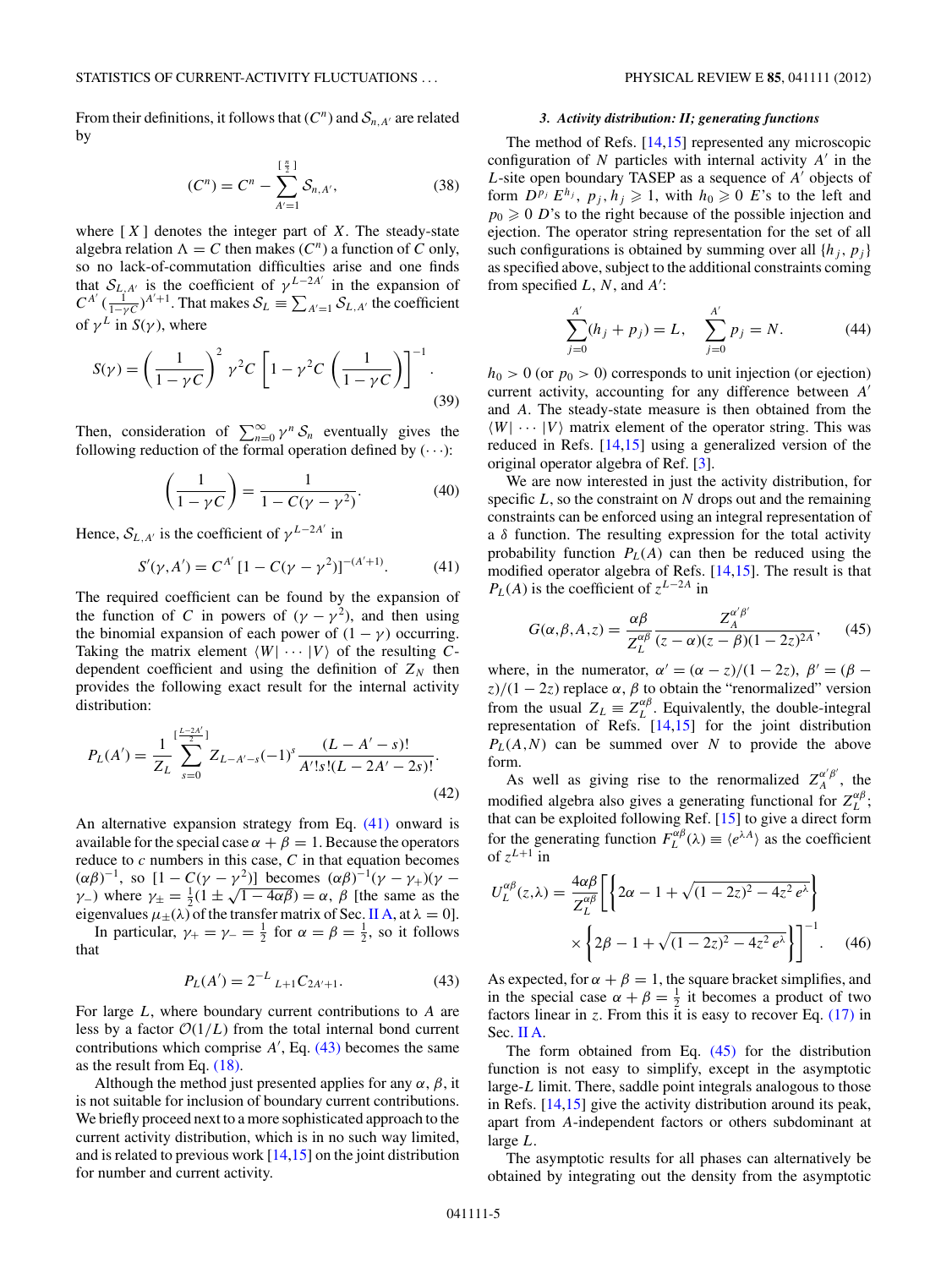<span id="page-5-0"></span>joint distribution results obtained in Refs. [\[14,15\]](#page-12-0). So, the activity distribution can be written for large *L* in the form

$$
P_L(A) = \int_0^1 d\rho \, \exp[-L \, g(\rho, j)], \tag{47}
$$

where for the low current phase with  $\alpha < \beta$ 

*g*(*r* ) = 2*j l*<sub> *j*</sub> + (*ρ* − *j* ) ln(*ρ j* ) ln(*ρ* 

$$
g(\rho, j) = 2j \ln j + (\rho - j) \ln(\rho - j)
$$
  
+ (1 - \rho - j) \ln(1 - \rho - j)  
+ \rho \ln[(1 - \alpha)/\rho) + (1 - \rho) \ln(\alpha/(1 - \rho)), (48)

and for the maximal current phase  $g(\rho, j)$  is of similar form but without the last two terms in Eq.  $(48)$ .

The leading large-*L* approximation to Eq. (47), provided by the Laplace method {i.e.,  $exp[-L g(\overline{\rho},j)]$  where  $\overline{\rho}(j)$  in [0,1] minimizes  $g$  gives, for example, a maximal current phase PDF independent of  $\alpha$  and  $\beta$ , and the same as the Laplace result for the low current phase PDF at  $\alpha = \beta = \frac{1}{2}$ , which is consistent there with the general *L* result under Eq. [\(18\).](#page-2-0)

Although of theoretical interest, the results for probability distributions obtained by the methods of the last two sections are of less value for detailed comparisons with numerical simulation results than the exact tractable expressions provided, for any *L*, in Sec. [II B1](#page-2-0) for low moments of the activity. See also Sec. [IV.](#page-9-0)

#### **C. Periodic boundary conditions**

For PBC, the general ideas concerning operator strings, recalled in Sec. [II B1,](#page-2-0) are again applicable. A number of simplifying features occur, aside from having a fixed number of particles in the system. From the very simple form of detailed balance equations applying in this case [\[6\]](#page-12-0), for a given number *M* of particles all steady-state configurations  $\mathcal C$  are equiprobable:

$$
P(C) = \frac{1}{L C_M} \quad \text{(PBC)}.
$$
 (49)

We introduce the quantity

$$
a_n \equiv \frac{(M-n)(L-M-n)}{L-n-1} \tag{50}
$$

for  $n = 0, 1, 2$ , which will prove convenient in what follows.

With the notation established in Sec. [II A,](#page-1-0) the average of the two-site function  $(1 - \zeta_\ell) \zeta_{\ell+1}$  is independent of  $\ell$ , and proportional to the number of combinations in which site  $\ell$ is occupied, site  $\ell + 1$  is vacant, and the remaining  $M - 1$ particles are distributed among the remaining  $L - 2$  sites. So,

$$
\langle A \rangle = L \langle (1 - \zeta_{\ell}) \zeta_{\ell+1} \rangle = \frac{L - 2C_{M-1}}{L C_M} = a_0. \tag{51}
$$

For  $\langle A^2 \rangle$ , similarly to the discussion in Sec. [II B1,](#page-2-0) one needs averages of four-operator products, namely,  $\mathcal{X}_{\ell m}$  $\langle (1 - \zeta_{\ell}) \zeta_{\ell+1} (1 - \zeta_m) \zeta_{m+1} \rangle$ . Three possibilities arise:

(i)  $m = \ell [L \text{ terms}] : \mathcal{X}_{\ell\ell} = \langle (1 - \zeta_{\ell}) \zeta_{\ell+1} \rangle = a_0/L$ [ using  $\zeta_{\ell}^2 = \zeta_{\ell}$ , etc., and Eq. (51)];

(ii)  $m = \ell \pm 1$  [2*L* terms, from the ring geometry]:  $\mathcal{X}_{\ell \ell \pm 1} = 0$  [ since  $(1 - \zeta_i) \zeta_i = 0$  ]; and

(iii)  $m \neq \ell$ ,  $\ell \pm 1$  [ $L^2 - 3L$  terms]: contributions come from having sites  $\ell$ , *m* occupied,  $\ell + 1$ ,  $m + 1$  vacant, and *M* − 2 particles distributed among the remaining *L* − 4 sites,  $\int \frac{R_{\ell m}}{m} = L_{-4} C_{M-2}/L C_M$ .

Adding up (i)–(iii),

$$
\langle A^2 \rangle = a_0 \left( 1 + a_1 \right). \tag{52}
$$

Details of the evaluation of  $\langle A^3 \rangle$  are given in Appendix [C.](#page-11-0) The result is

$$
\langle A^3 \rangle = a_0 \left( 1 + 3a_1 + a_1 a_2 \right). \tag{53}
$$

Introducing the variables  $\rho \equiv M/L$ ;  $\mu \equiv \rho(1 - \rho)$ ;  $\Lambda \equiv$  $\mu L^2$ ; and  $\widetilde{L} \equiv L - 1$ , Eqs. (51)–(53) give the cumulants of the PDF in a form which evinces the expected particle-hole duality (invariance under  $\rho \leftrightarrow 1 - \rho$ ):

$$
C_1 = \frac{\Lambda}{\widetilde{L}},\tag{54}
$$

$$
C_2 = \frac{\Lambda \left[ \Lambda - L \right]}{\tilde{L}^2 (\tilde{L} - 1)},\tag{55}
$$

$$
C_3 = \frac{\Lambda \left[4\Lambda^2 - \Lambda(\widetilde{L}^2 + 6\widetilde{L}) + \widetilde{L}^2(\widetilde{L} + 2)\right]}{\widetilde{L}^3(\widetilde{L} - 1)(\widetilde{L} - 2)}.
$$
 (56)

For large *L*, the skewness *S* is given, to leading order in  $L^{-1}$ , by

$$
S = \mu^{-1} (4\mu - 1) L^{-1/2}, \tag{57}
$$

provided that  $\mu \neq 1/4$ , i.e.,  $\rho \neq 1/2$ . In the latter case, consideration of higher-order terms shows that

$$
S = 4 L^{-5/2} [1 + \mathcal{O}(L^{-1})] \quad (\rho = 1/2). \tag{58}
$$

## **III. NUMERICAL RESULTS**

#### **A. Introduction**

We considered lattices with  $L = 2^m$  sites. We found that the size range corresponding to  $5 \leq m \leq 8$  is generally suitable to highlight *L*-dependent effects which vanish for  $L \to \infty$ , and for which we can provide accurate numerical checks of the theory developed in Secs. [II A,](#page-1-0)  $\text{IIB1}$ , and IIC. On the other hand, such sizes are large enough to prevent lattice discreteness from playing a significant role [except for the discreteness alternation effect referred to above, in connection with Eq.  $(19)$ , which for systems with open BC is a general feature unless  $\alpha = \beta = \frac{1}{2}$  or 1]. For very low densities with PBC, for reasons explained in Sec. [III C,](#page-7-0) we extended the size range up to  $m = 11$ .

A time step is defined as a set of *L* sequential update attempts, each of these according to the following rules: (1) select a site at random; (2a) if the chosen site is the rightmost one and is occupied, then (3a) eject the particle from it with probability  $\beta$ ; alternatively, (2b) if the site is the leftmost one and is empty, then (3b) inject a particle onto it with probability  $\alpha$ ; finally, if neither (2a) nor (2b) is true, (2c) if the site is occupied and its neighbor to the right is empty, then (3c) move the particle. Thus, in the course of one time step, some sites may be selected more than once for examination, and some may not be examined at all.

For the various sets of *α*, *β* (for open BC) or values of *ρ* (for PBC) considered here [because of particle-hole duality, we take only  $\alpha \leq \beta$  for the former case, and density  $\rho \leq 1/2$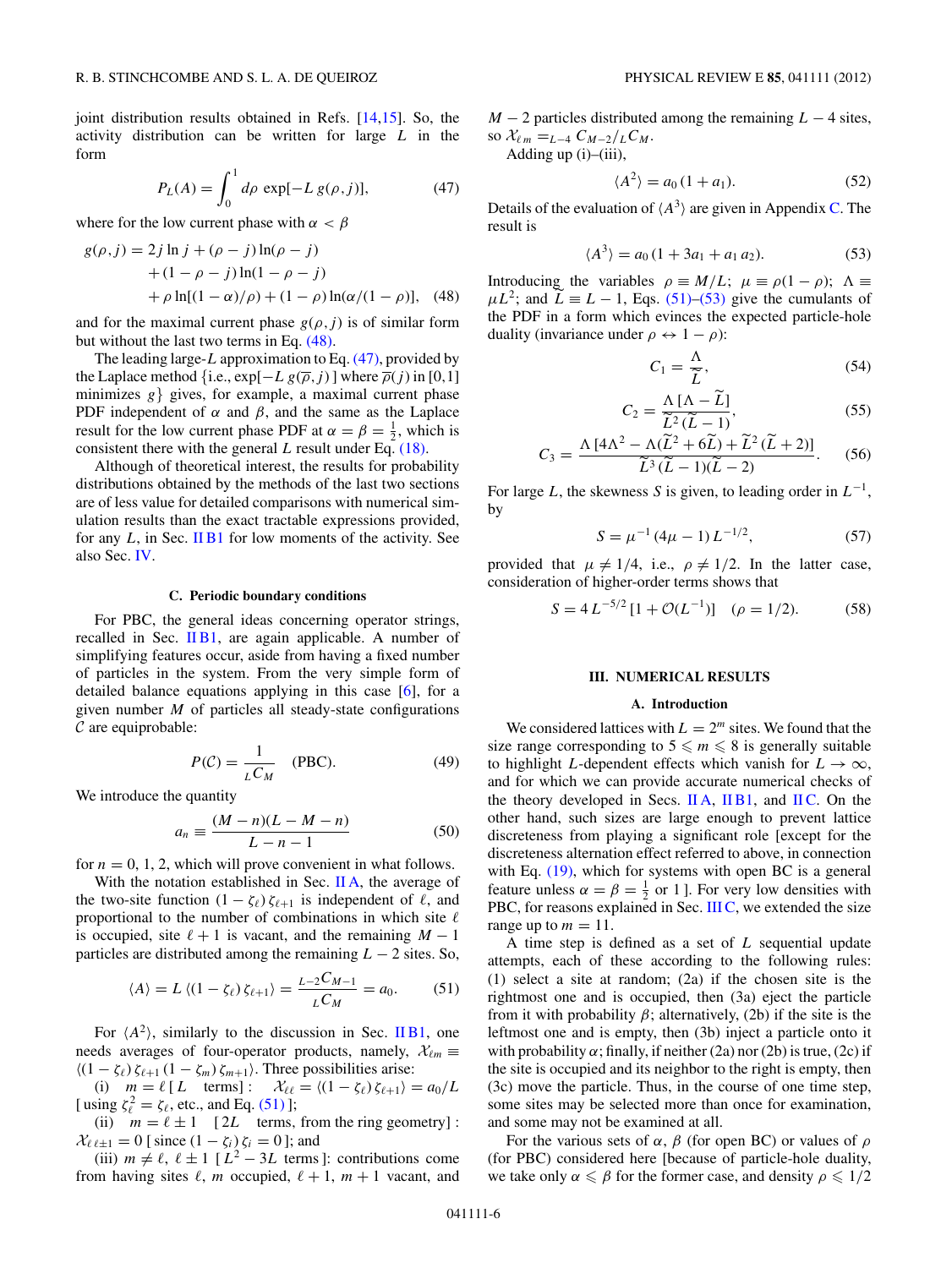<span id="page-6-0"></span>

FIG. 1. (Color online) PDF for the reduced variable  $x \equiv (A -$ *A*))/(*L* + 1) for  $\alpha = \beta = 1/2$ , *L* = 256 [see Eqs. [\(4\)](#page-1-0) and [\(5\)\]](#page-1-0). The points are from numerical simulations  $N_{\text{sam}} = 10^6$  samples. The full line is the binomial distribution given following Eq. [\(18\).](#page-2-0)

for the latter], we ascertained that, starting from an initial random configuration of occupied sites (usually with overall density  $\rho = 1/2$ ,  $n_{\text{in}} = 4000$  time steps was long enough for steady-state flow to be fully established, for all system sizes  $L \le 256$ . This also applies to the special case of systems with PBC,  $L \leqslant 2048$  and very low densities, examined in Sec. [III C.](#page-7-0)

We collected steady-state current-activity data (typically  $N_{\text{sam}} = 10^5 - 10^7$  independent samples) to produce the respective PDFs. Accurate evaluation of their moments of *n*th order,  $1 \leq n \leq 3$ , involves running  $N_{\text{set}}$  independent sets of  $N_{\text{sam}}$ samples each; from the spread among the averaged moments for the distinct sets, one then estimates the root-mean-square (RMS) deviation of each relevant quantity. As is well known [\[21\]](#page-12-0), such RMS deviations are essentially independent of  $N_{\text{set}}$ as long as  $N_{\rm set}$  is not too small, and vary as  $N_{\rm sam}^{-1/2}$  . We generally took  $N_{\text{set}} = 10$ .

Our results for the activity PDF are given in terms of the reduced variable  $x \equiv (A - \langle A \rangle)/L_0$  [ $L_0 = L + 1$  for open BC, or *L* for PBC ], which, as a consequence of Eqs. [\(4\)](#page-1-0) and [\(3\),](#page-1-0) is suitable to highlight similarities and differences between the fluctuation statistics of activity and those of the standard current *J* .

#### **B. Open boundary conditions**

Initially, we consider the  $\alpha + \beta = 1$  line. For the special point  $\alpha = \beta = 1/2$ , the considerations of Sec. [II A](#page-1-0) [see also Eq.  $(43)$  in Sec. [II B2\]](#page-3-0) indicate that the PDF is a binomial function. Figure 1 shows the corresponding numerical simulation data for a system with  $L = 256$  sites, together with the appropriate binomial distribution (which, for this value of *L*, is indistinguishable from a Gaussian function of a continuous variable). The fit between the two sets is indeed excellent.

On the  $\alpha + \beta = 1$  line, the discreteness alternation effect associated with Eq. [\(19\)](#page-2-0) is illustrated for  $\alpha = 1/4$ ,  $\beta = 3/4$ in Fig. 2. To avoid smoothing out of the effect, binning of the variable  $x = (A - \langle A \rangle)/(L + 1)$  must be carefully chosen; for the simulations reported in Fig. 2, we used bins of width  $[2(L +$  $1$ ]<sup>-1</sup>. In order to give higher resolution to the central part of the distribution, where the sawtooth pattern is quantitatively



FIG. 2. (Color online) PDF for the reduced variable  $x \equiv (A (A)$ */*( $L + 1$ ) for  $\alpha = 1/4$ ,  $\beta = 3/4$ ,  $L = 256$  [see Eqs. [\(4\)](#page-1-0) and [\(5\)\]](#page-1-0). The points are from numerical simulations  $N_{\text{sam}} = 10^6$  samples, and exhibit the discreteness alternation implied by Eq. [\(19\).](#page-2-0) The full line is a Gaussian fit to the full set of simulation data.

more significant, a linear scale has been used on the vertical axis of the figure. The Gaussian fit shown in Fig. 2 takes into account the full set of data, thus averaging over the oscillations. Remarkably, it produces a rather accurate fitted value  $\Delta =$ 0*.*0178(3) for the corresponding width of the distribution (see Table I below for comparison).

Still on the  $\alpha + \beta = 1$  line, for small  $\alpha$  and large  $\beta$  (or, by particle-hole duality, for large *α* and small *β*), Eqs. [\(15\)](#page-2-0) and [\(16\)](#page-2-0) show that for large *L* the skewness *S* is positive

TABLE I. For systems with *L* sites, and  $\alpha$ ,  $\beta$  as specified,  $\langle a_L \rangle \equiv$  $\langle A \rangle / (L + 1)$  is average current activity [normalized as in Eq. [\(4\)\]](#page-1-0);  $\Delta \equiv [\langle a_L^2 \rangle - \langle a_L \rangle^2]^{1/2}$ ; Th stands for results from theory [Eqs. [\(29\)–](#page-3-0) [\(34\)\]](#page-3-0), and N for results of numerical simulations with  $N_{\text{sam}} = 10^6$ ,  $N_{\text{set}} = 10$  (see text).

| L   | Type | $\langle a_L \rangle$ | Δ                           | Skew           |
|-----|------|-----------------------|-----------------------------|----------------|
|     |      |                       | $\alpha = \beta = 1/2$      |                |
| 64  | Th   | 1/4                   | 0.0305279                   | $\overline{0}$ |
|     | N    | 0.24993(2)            | 0.030521(22)                | $-0.0008(22)$  |
| 128 | Th   | 1/4                   | 0.0218399                   | $\theta$       |
|     | N    | 0.24998(2)            | 0.021850(13)                | $-0.0005(20)$  |
| 256 | Th   | 1/4                   | 0.0155338                   | $\Omega$       |
|     | N    | 0.24998(1)            | 0.015536(14)                | 0.0017(26)     |
|     |      |                       | $\alpha = 1/4, \beta = 3/4$ |                |
| 64  | Th   | 3/16                  | 0.0351324                   | 0.01648        |
|     | N    | 0.18744(3)            | 0.035138(16)                | 0.0162(22)     |
| 128 | Th   | 3/16                  | 0.0250771                   | 0.01134        |
|     | N    | 0.18747(3)            | 0.025080(17)                | 0.0118(22)     |
| 256 | Th   | 3/16                  | 0.0178161                   | 0.00790        |
|     | N    | 0.18747(2)            | 0.017823(13)                | 0.0071(23)     |
|     |      |                       | $\alpha = \beta = 1$        |                |
| 64  | Th   | 0.255814              | 0.0311221                   | 0.000091968    |
|     | N    | 0.25583(4)            | 0.031183(20)                | $-0.0017(19)$  |
| 128 | Th   | 0.252918              | 0.0220529                   | 0.000016219    |
|     | N    | 0.25293(2)            | 0.022083(15)                | 0.0005(27)     |
| 256 | Th   | 0.251462              | 0.0156096                   | 0.000002864    |
|     | N    | 0.25146(2)            | 0.015618(8)                 | 0.0008(12)     |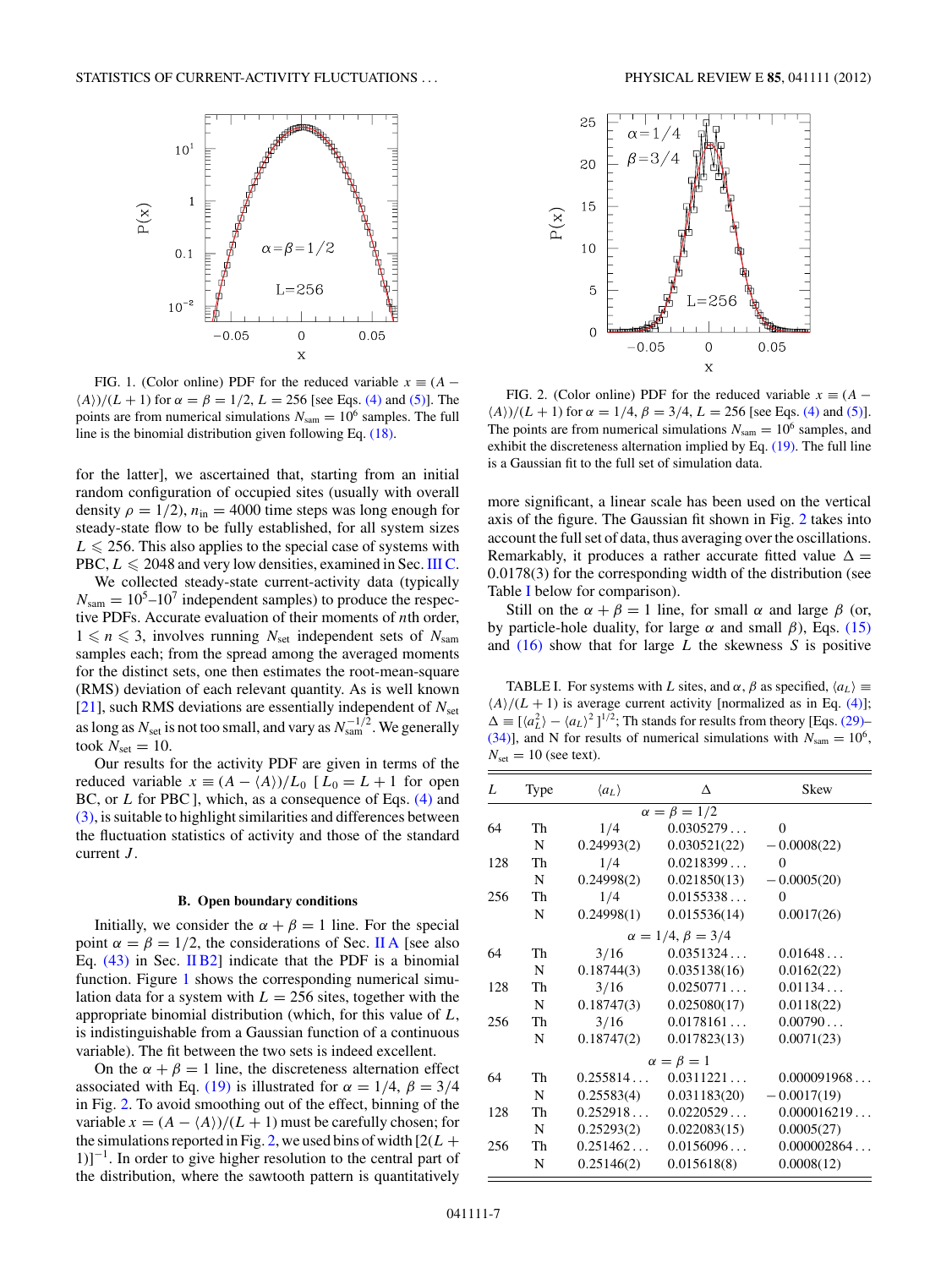<span id="page-7-0"></span>

FIG. 3. (Color online) PDFs for the reduced variable  $x \equiv (A (A)/(L + 1)$  for systems with open boundaries,  $\alpha = 0.05$ ,  $\beta = 1 \alpha$ , and sizes *L* as specified [see Eqs. [\(4\)](#page-1-0) and [\(5\)\]](#page-1-0). The points are from numerical simulations  $N_{\text{sam}} = 10^6$  samples. The dashed (red) line corresponds to the minimum allowed activity (see text).

and large, proportional to  $(\alpha\beta)^{-1/2}$ . The average activity being  $\langle A \rangle = (L + 1)\alpha\beta$ , the minimum allowed value of the quantity  $x = (A - \langle A \rangle)/(L + 1)$  is  $x_{\min} = -\alpha \beta$ , i.e.,  $|x_{\min}| \ll 1$  for  $\alpha \ll 1$ , while positive values of  $x \lesssim 0.5$  are permitted. This is illustrated in Fig. 3, where the discreteness alternation has been averaged out by using bins of width  $(L + 1)^{-1}$  for the *x* variable. The calculated values of *S* for the curves shown are =0*.*4471 *...,* 0*.*3158 *...,* and 0*.*2232 *...,* respectively, for  $L = 64$ , 128, 256 [see Eqs.  $(29)$ – $(33)$ ]. Large, positive skewness is expected to be a general feature also away from the  $\alpha + \beta = 1$  line, anywhere for small  $\alpha$ , large  $\beta$  (and the complementary region at large *α*, small *β*).

Away from the  $\alpha + \beta = 1$  line, we report data for  $\alpha =$  $\beta = 1$ , where the averaged moments are given by relatively simple expressions [see Eq.  $(34)$ ]. The activity PDF is shown in Fig. 4, together with the result of a Gaussian fit to the data. Visual inspection indicates that the fit is of a similar quality to that for the  $\alpha = \beta = 1/2$  data, displayed in Fig. [1.](#page-6-0) Indeed, according to Eqs.  $(29)$ – $(31)$ ,  $(34)$ , and  $(35)$ , although



FIG. 4. (Color online) PDF for the reduced variable  $x \equiv (A \langle A \rangle$ / $(L + 1)$  for  $\alpha = \beta = 1, L = 256$  [see Eqs. [\(4\),](#page-1-0) [\(29\),](#page-3-0) and [\(34\)\]](#page-3-0). The points are from numerical simulations  $N_{\text{sam}} = 10^6$  samples. The full line is a Gaussian fit to simulation data.

TABLE II. For systems with  $L = 16$  sites,  $\alpha = \beta = 1$ , results for total activity: (a) including  $(\langle A^n \rangle)$  and (b) not including  $(\langle A^m \rangle)$ injection and ejection bond contributions.  $\Delta = [\langle A^2 \rangle - \langle A \rangle^2]^{1/2}$ ; Th stands for results from theory [Eqs.  $(29)$ – $(31)$ , and  $(34)$ ], and N for results of numerical simulations with  $N_{\text{sam}} = 10^7$ ,  $N_{\text{set}} = 10$  (see text).

| Type | $\langle A \rangle$ | Δ                         | Skew        |
|------|---------------------|---------------------------|-------------|
|      |                     | (a) $\langle A^n \rangle$ |             |
| Th   | 4.636363            | 1.042933                  | 0.003006    |
| N    | 4.63655(37)         | 1.04286(25)               | 0.00295(69) |
|      |                     | (b) $\langle A'' \rangle$ |             |
| Th   | 4.090909            | 0.982518                  | 0.009706    |
| N    | 4.09113(34)         | 0.98246(12)               | 0.00959(34) |

a nonvanishing skewness must be present in this case, it is quantitatively rather small for large *L* (see also Table I).

Results from numerical evaluation of the first three moments of the activity PDF, for the values of  $\alpha$ ,  $\beta$  discussed above, are given in Table I, together with the theoretical predictions summarized in Eqs.  $(29)$ – $(34)$ . The agreement is very good, except that accuracy for the skewness is comparatively low. This is especially true for  $\alpha = \beta = 1$ , in which case much narrower error bars would be needed in order to verify the rather small predicted values.

In order to clarify the latter point, we made long runs with  $N_{\text{sam}} = 10^7$  for  $L = 16$  with  $\alpha = \beta = 1$ , evaluating both  $\langle A^n \rangle$ and  $\langle A^n \rangle$  of Eqs. [\(29\)–\(31\),](#page-3-0) with the results displayed in Table II. One can see that the numerical results clearly confirm the theoretical prediction for the skewness, within error bars.

### **C. Periodic boundary conditions**

For systems with PBC, the  $\rho \leftrightarrow 1 - \rho$  duality exhibited in Eqs. [\(54\)–\(56\)](#page-5-0) ensures that all relevant aspects can be investigated by considering only, e.g.,  $\rho \leq 1/2$ . We evaluated the first three moments of the activity PDF for densities  $\rho = 1/2$  and 1/4, and varying system sizes *L*. Results are given in Table III, together with the theoretical predictions summarized in Eqs.  $(51)$ – $(53)$ . Similarly to the open boundary case, the agreement is very good, except that accuracy for the skewness is comparatively low. For  $\rho = 1/2$ , in particular, comparison of simulational data with predicted values of skewness [see Eq. [\(58\)\]](#page-5-0) is difficult because the latter are rather small.

We then made long runs with  $N_{\text{sam}} = 10^7$  for  $L = 16$  for both  $\rho = 1/2$  and 1/4, with the results displayed in Table IV. In this case, the numerical results clearly confirm the theoretical prediction for the skewness: very accurately for  $\rho = 1/4$ , and within reasonable error bars for  $\rho = 1/2$ .

As a consequence of Eq. [\(57\),](#page-5-0) for  $\rho \neq 1/2$  the skewness of the PDFs for PBC tends to grow, in absolute value, as  $|\rho - 1/2|$ increases. For system sizes *L* large enough, so that the set of (discrete) allowed activity values can be reasonably well represented as a continuum, one can approximate the respective PDF by a Gaussian with a skew-inducing perturbation:

$$
P(x) = \left[1 + a\left(\frac{x'}{\sigma}\right)^3\right]G(x', \sigma),\tag{59}
$$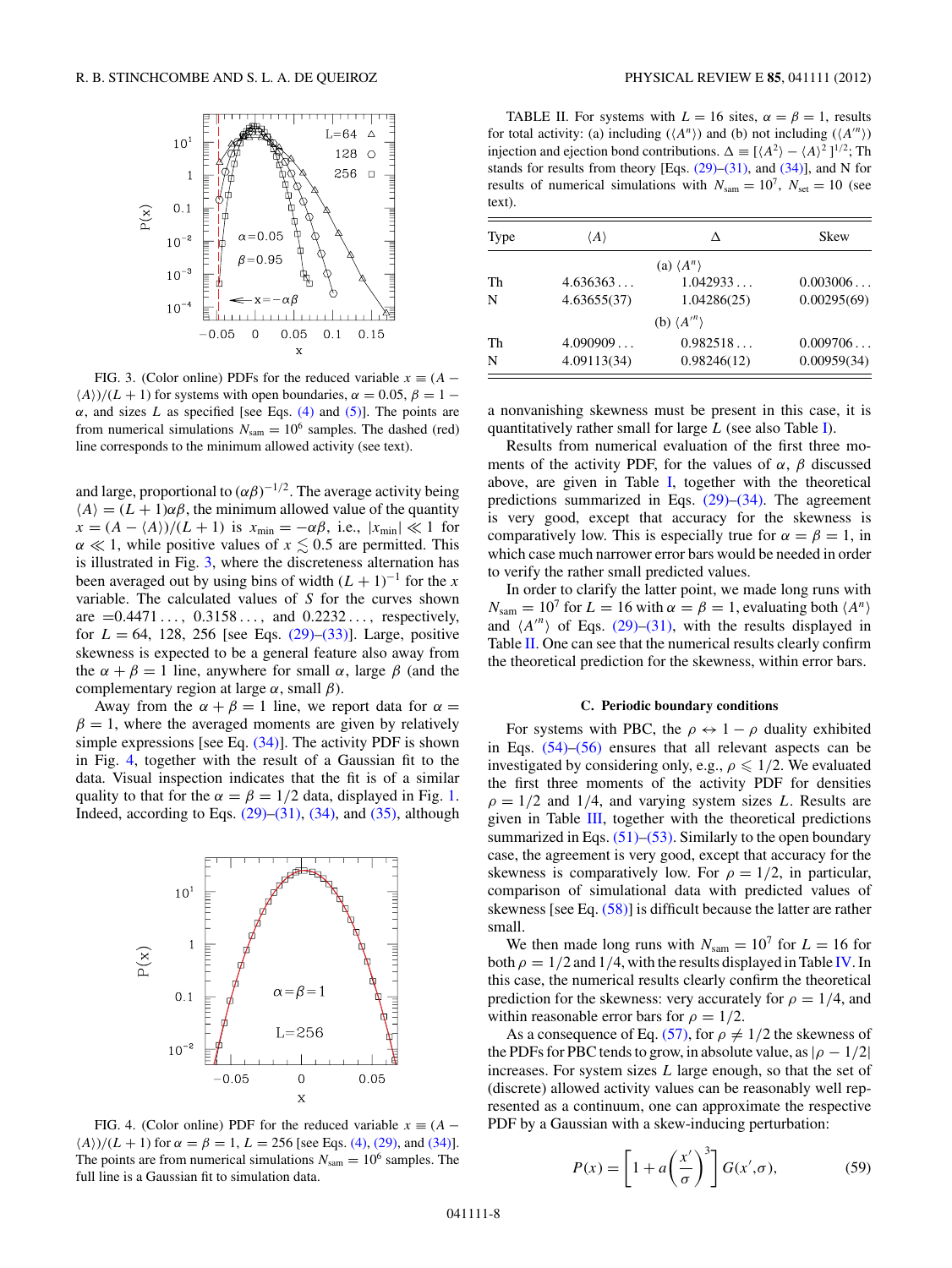TABLE III. For systems with PBC,  $L$  sites, and  $\rho$  as specified,  $\langle a_L \rangle \equiv \langle A \rangle / L$  is average current activity [normalized as in Eq. [\(3\)\]](#page-1-0);  $\Delta \equiv [\langle a_L^2 \rangle - \langle a_L \rangle^2]^{1/2}$ ; Th stands for results from theory [Eqs. [\(51\)–](#page-5-0) [\(53\)\]](#page-5-0), and N for results of numerical simulations with  $N_{\text{sam}} = 10^6$ ,  $N_{\text{set}} = 10$  (see text).

| L   | Type | $\langle a_L \rangle$ | Δ            | Skew          |
|-----|------|-----------------------|--------------|---------------|
|     |      |                       | $\rho = 1/2$ |               |
| 64  | Th   | 0.253968              | 0.0312461    | 0.000130123   |
|     | N    | 0.25398(2)            | 0.031261(20) | $-0.0005(19)$ |
| 128 | Th   | 0.251969              | 0.0220964    | 0.000022272   |
|     | N    | 0.25197(2)            | 0.022095(11) | 0.0004(17)    |
| 256 | Th   | 0.250980              | 0.0156249    | 0.000003875   |
|     | N    | 0.25099(1)            | 0.015629(10) | 0.0001(26)    |
|     |      |                       | $\rho = 1/4$ |               |
| 64  | Th   | 0.190476              | 0.0231771    | $-0.17946$    |
|     | N    | 0.19048(2)            | 0.023178(11) | $-0.1799(13)$ |
| 128 | Th   | 0.188976              | 0.0164837    | $-0.12226$    |
|     | N    | 0.18898(1)            | 0.016492(10) | $-0.1237(30)$ |
| 256 | Th   | 0.188235              | 0.0116877    | $-0.08487$    |
|     | N    | 0.18823(1)            | 0.011690(7)  | $-0.0833(29)$ |

where  $x' \equiv x - x_0$ ,  $G(x', \sigma)$  is a Gaussian curve centered at  $x = x_0$ , with width  $\sigma$ ; *a*,  $x_0$ , and  $\sigma$  are adjustable parameters, with the proviso  $|a| \ll 1$ .

In Fig. 5, we show the results of fitting data for  $L =$ 256,  $\rho = 1/4$  to Eq. [\(59\).](#page-7-0) The adjusted estimate of  $a =$ −0*.*0120(25) corresponds to *S* = −0*.*072(15), which compares favorably with the values given in Table III, albeit with a somewhat large uncertainty. The adjusted width  $\sigma =$  $0.01171(3)$  is in very good agreement with the  $\Delta$  values (both from theory and from numerics) given in the same table.

For a graphic illustration of large skewness with PBC (similar to the effect shown in Fig. [3](#page-7-0) for open BC with  $\alpha \ll 1$ ,  $\beta \approx 1$ ), one needs  $|\rho - 1/2|$  large, as well as large *L*. In the low-density regime, the maximum allowed activity is  $A_{\text{max}} = M$ , M being the number of particles in the system. One has, from Eq. [\(51\),](#page-5-0)  $\langle A \rangle = M(1 - \rho)[1 + \mathcal{O}(L^{-1})]$ , thus the maximum allowed value of  $x = (A - \langle A \rangle)/L$  is  $\rho^2[1 +$  $\mathcal{O}(L^{-1})$ ]. This is illustrated in Fig. 6, for  $\rho = 1/16$  and various values of (large) *L*, where the sharp cutoff in the forward end of the PDF is evident. For the curves shown, the calculated values of the skewness are *S* = −0*.*58963 *...*, −0*.*41258 *...*, and −0*.*29023 *...*, respectively, for *L* = 512, 1024, and 2048

TABLE IV. For systems with PBC,  $L = 16$  sites, and  $\rho$  as specified,  $\langle a_L \rangle \equiv \langle A \rangle /L$  is average current activity [normalized as in Eq. [\(3\)\]](#page-1-0);  $\Delta = \frac{[(a_L^2) - (a_L)^2]^{1/2}}{1}$ ; Th stands for results from theory [Eqs. [\(51\)–\(53\)\]](#page-5-0), and N for results of numerical simulations with  $N_{\text{sam}} = 10^7$ ,  $N_{\text{set}} = 10$  (see text).

| Type | $\langle a_L \rangle$ | Δ            | <b>Skew</b>    |
|------|-----------------------|--------------|----------------|
|      |                       | $\rho = 1/2$ |                |
| Th   | 0.266667              | 0.0623610    | 0.005140       |
| N    | 0.26668(1)            | 0.062350(8)  | 0.00515(72)    |
|      |                       | $\rho = 1/4$ |                |
| Th   | 1/5                   | 0.0443203    | $-0.455600$    |
| N    | 0.20002(1)            | 0.044313(4)  | $-0.45578(30)$ |



FIG. 5. (Color online) PDF for the reduced variable  $x \equiv (A \langle A \rangle$ */L* for system with PBC,  $\rho = 1/4$ ,  $L = 256$  [see Eq. [\(3\)\]](#page-1-0). The points are from numerical simulations  $N_{\text{sam}} = 10^6$  samples. The full (blue) line is the perturbed Gaussian distribution given by Eq. [\(59\),](#page-7-0) adjusted to the numerical data. The dashed (red) line is a pure Gaussian fit to the same data, and is shown for reference.

[see Eqs.  $(51)$ – $(53)$ ]. The low-density regime with PBC is thus the counterpart of the small- $\alpha$ , large- $\beta$  example for open BC of Sec. [III B.](#page-6-0) Note that the skewness here has the opposite sign to that case.

We considered the system with  $\rho = 1/16$ ,  $L = 2048$ in further detail. Figure [7](#page-9-0) shows the results of numerical simulations, as well as their best fit to Eq. [\(59\).](#page-7-0) The adjusted value of  $a = -0.043(9)$  corresponds to  $S = -0.27(6)$ , in broad agreement with the theoretical prediction. However, it can be seen that the perturbative scheme of Eq. [\(59\)](#page-7-0) can not properly account for the long tail at negative *x*. Although we have checked that the tail still varies as  $\sim \exp[-b(x - x_0)^2]$ , it is not possible to find a single set of parameters in Eq. [\(59\)](#page-7-0) which optimizes the fit to the latter region, without seriously compromising the description of data away from the tail.

In Ref. [\[22\]](#page-12-0), an approach similar to the one described above was used to calculate current activity PDFs for onedimensional flow of extended objects with exclusion, on a ring.



FIG. 6. (Color online) PDFs for the reduced variable  $x \equiv (A (A)/L$  for systems with PBC,  $\rho = 1/16$ , and sizes *L* as specified [see Eq. [\(3\)\]](#page-1-0). The points are from numerical simulations  $N_{\text{sam}} = 10^6$ samples. The dashed (red) line corresponds to the maximum allowed activity (apart from small corrections of order  $L^{-1}$ , see text).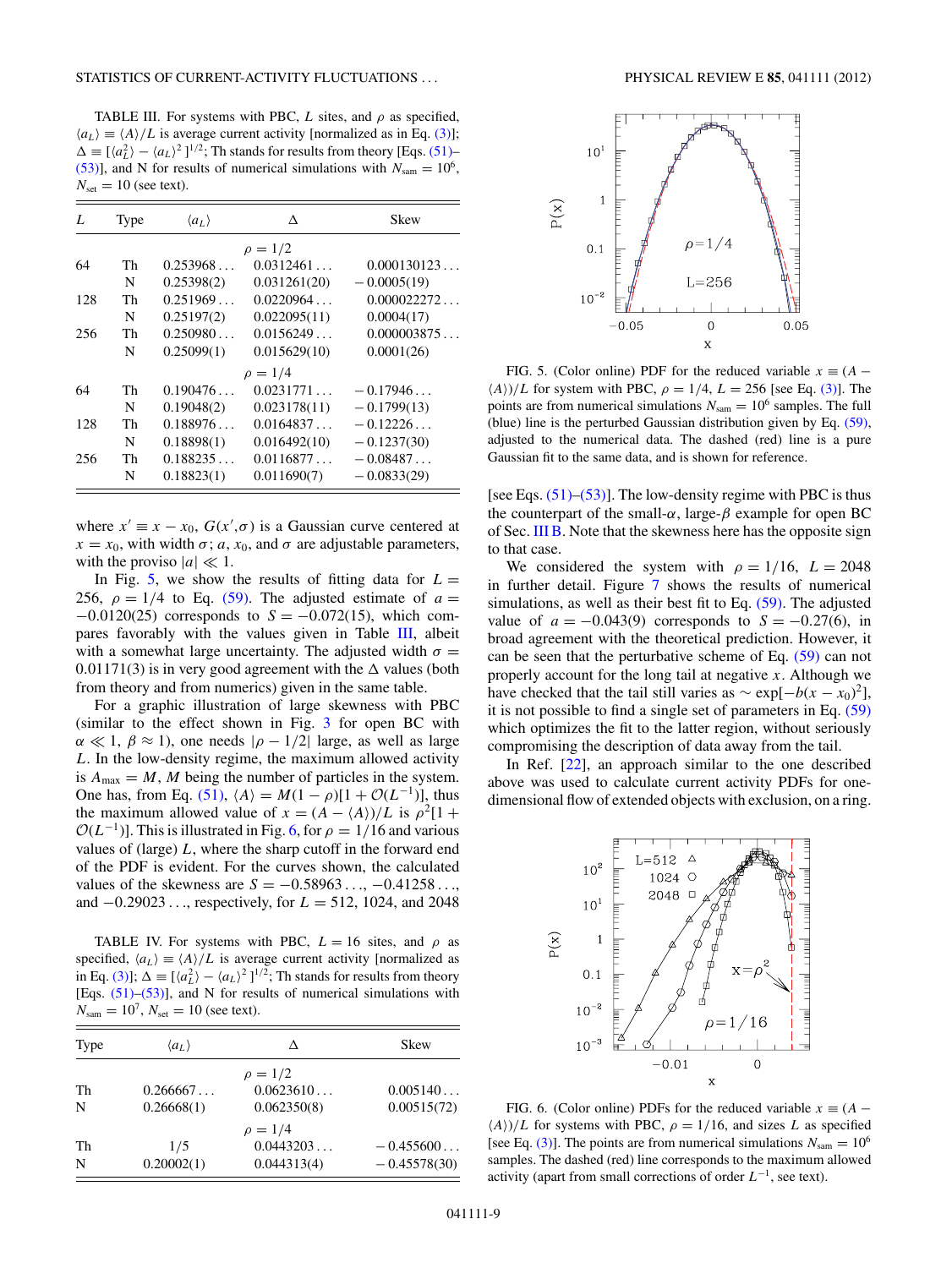<span id="page-9-0"></span>

FIG. 7. (Color online) PDF for the reduced variable  $x \equiv (A (A)/L$  for system with PBC,  $\rho = 1/16$ ,  $L = 2048$  [see Eq. [\(3\)\]](#page-1-0). The points are from numerical simulations  $N_{\text{sam}} = 10^6$  samples. The full (blue) line is the perturbed Gaussian distribution given by Eq. [\(59\),](#page-7-0) adjusted to the numerical data.

Those were compared to results of numerical simulations of the same quantity, with very good agreement (see their Fig. [1\)](#page-6-0). Note that their system of extended objects corresponds to an effective lattice of  $L = 35$  sites with  $M = 15$  point particles. For this case, Eqs.  $(51)–(53)$  give, e.g.,  $S = -0.015...$  . So, this is a regime where deviations from Gaussianity are rather small for activity distributions, which is visually confirmed by the aspect of their figure referred to above.

## **IV. DISCUSSION AND CONCLUSIONS**

The investigation of current fluctuations is usually carried out by examining the total charge crossing a given bond, during a long time interval in the steady-state regime [\[7–13\]](#page-12-0). Conversely, the snapshot nature of current activity means that samples are collected at a fixed time; in this case, the nontrivial features arise when one considers the corresponding global quantity, i.e., the sum of contributions from all bonds in the system, at a given instant. When focusing on fluctuations of either quantity, the task for currents is made more involved by the need to subtract a background term which grows linearly in time, and (depending on the specifics of the case) additional sublinear terms as well. Current-activity fluctuations, on the other hand, can be adequately sampled by resorting to large enough systems, so that discrete-lattice effects are minimized. While, as emphasized earlier, these two quantities are distinct in character, both can yield physical insights into the properties of flow with exclusion.

The results of the numerical simulations, reported in Sec. [III,](#page-5-0) provide unequivocal support to the predictions summarized in Eqs.  $(29)$ – $(31)$  [for the cases where Eqs.  $(33)$ and  $(34)$  apply], and in Eqs.  $(51)$ – $(53)$ . We thus collected further information, regarding points of the *α*-*β* phase diagram for open BC not investigated in Sec. [III,](#page-5-0) by applying the general expression for the quantities  $Z_L$  [Eq. [\(32\)\]](#page-3-0) directly to Eqs.  $(29)$ – $(31)$ . The results are as follows.

We focused on the large-*L* dependence of the cumulants  $C_n$ ,  $n = 1 - 3$ , as reflected in the associated quantities  $\Delta =$  $C_2^{1/2}/(L+1)$  and  $S = C_3/C_2^{3/2}$ , as well as on the sign of the latter. From numerical evaluations of Eqs.  $(29)$ – $(31)$ 



FIG. 8. (Color online) The sign of skewness *S* in the various regions of the *α*-*β* phase diagram is shown. The large-*L* dependence |*S*| ∝ *L*<sup>−</sup>*<sup>x</sup>* is in the low-current phases [*α <* 1*/*2, *β* and *β <* 1*/*2, *α* ]  $x = 1/2$ , except for the long-dashed (blue) lines, including their extremes at  $\beta = 1$  and  $\alpha = 1$  [ $x = 3/2$ ] (see text for explanation of these lines). In the high-current phase  $\alpha$ ,  $\beta$  > 1/2,  $x = 3/2$ . Full (red) lines separating high- and low-current phases:  $x = 3/2$ . Full squares:  $x = 5/2$ . On the  $\alpha = 1$  and  $\beta = 1$  lines, *S* has the same sign and *L* dependence as in the respective adjacent regions, except for the points marked by full squares. The circle marks  $(\alpha, \beta) = (1/2, 1/2)$ where  $S \equiv 0$  [see Eq. [\(17\)\]](#page-2-0). The short-dashed line is the coexistence line between high-and low-density phases. Because of particle-hole duality, *S* is the same for pairs of points symmetric with respect to the  $\alpha = \beta$  line.

using Eq. [\(32\)](#page-3-0) we found  $\Delta \propto L^{-1/2}$  everywhere, and strong evidence for

$$
S \propto L^{-k_m - 3/2} \tag{60}
$$

in the limit of large *L*, where  $k_m = -1$  for some extended regions of the *α*-*β* phase diagram,  $k<sub>m</sub> = 0$  for other regions, as well as special lines, and  $k_m = 1$  for some special points (see Fig. 8). Equation (60) corresponds to  $C_3 \propto L^{-k_m}$  at large *L*. All this is consistent with results obtained by using in Eqs.  $(29)$ – $(31)$ , instead of Eq.  $(32)$  for  $Z_L$ , the asymptotic approximations to it provided by Refs. [\[3,](#page-11-0)[14,15\]](#page-12-0) [see, e.g., Eqs. [\(8\)](#page-1-0) and (9) of Ref. [\[15\]](#page-12-0)]. This gives, for the low-current phases [ $\alpha$  < 1/2,  $\beta$  (low density) or  $\beta$  < 1/2,  $\alpha$  (high density)] and the coexistence line ( $\alpha = \beta < 1/2$ ) the results

$$
C_2 = L\mu(1 - 3\mu) + \mathcal{O}(1),
$$
  
\n
$$
C_3 = L\mu(1 - 4\mu)(1 - 5\mu) + \mathcal{O}(1),
$$
\n(61)

where  $\mu = \min(\alpha, \beta) [1 - \min(\alpha, \beta)]$ . Thus, in these cases, away from the dual lines  $\mu = 1/5$  the large-*L* skewness is  $S \propto L^{-1/2}$  and positive (negative) for  $\mu$  less (greater) than 1/5. At  $μ = 1/5$ , corresponding to min( $α, β$ ) =  $\frac{1}{2} - \frac{\sqrt{5}}{10}$  = 0.27639 . . ., the vanishing of the  $\mathcal{O}(L)$  term in  $C_3$  makes  $|\widetilde{S}| \leqslant$  $O(L^{-3/2})$ . These agree with the signs and *L* dependences of *S* from the numerical calculations using Eq. [\(32\),](#page-3-0) gathered in Fig. 8. There, the long-dashed lines are the dual lines where  $\mu = 1/5$ . They cross the  $\alpha + \beta = 1$  line at  $\alpha\beta = 1/5$ . At this point, the term in  $C_3$  contributing to  $S \propto L^{-1/2}$  indeed vanishes, as anticipated in Eq.  $(16)$ . In fact, Eqs.  $(61)$  reproduce Eqs. [\(15\)](#page-2-0) and [\(16\),](#page-2-0) everywhere along the  $\alpha + \beta = 1$  line,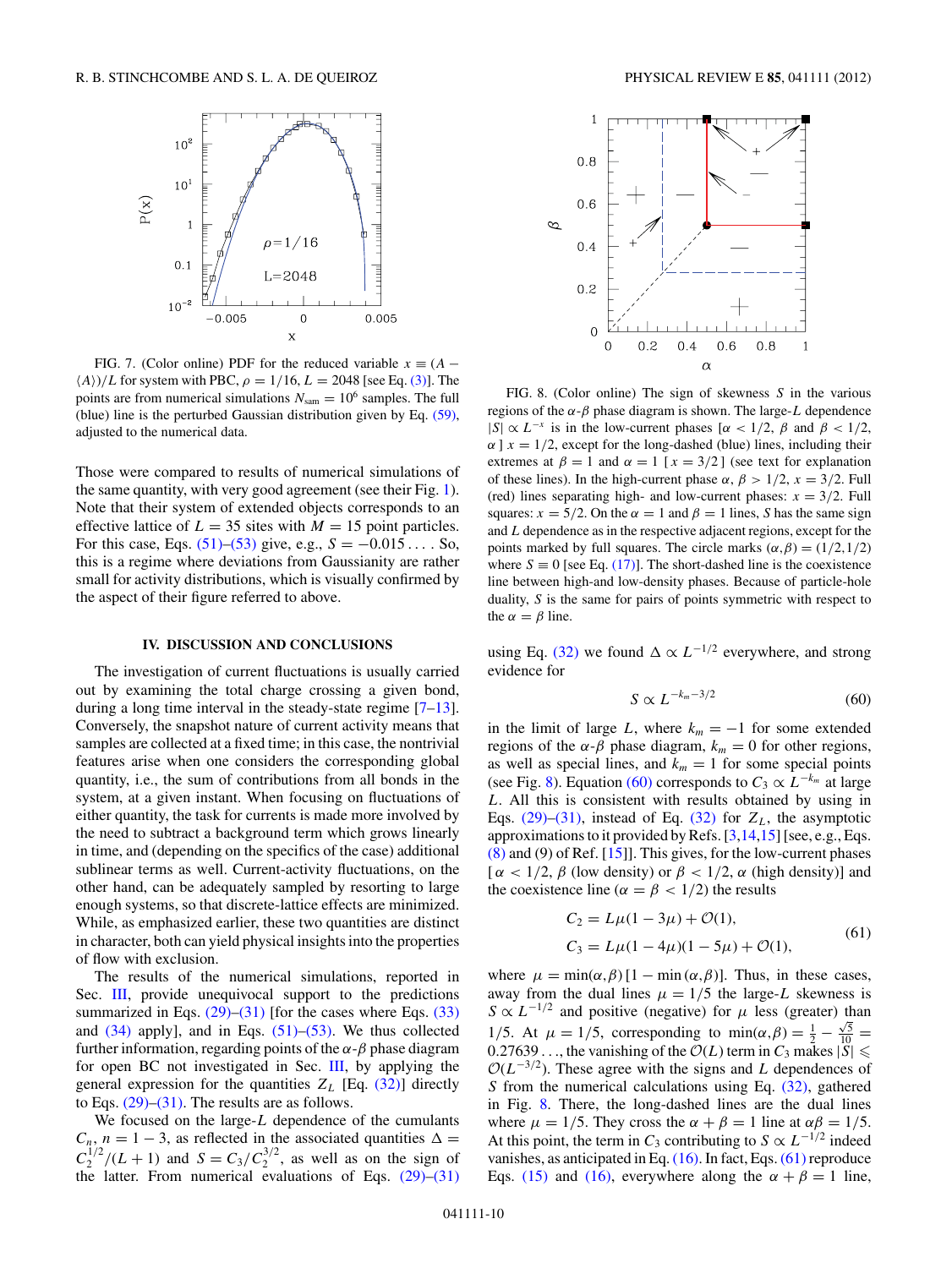<span id="page-10-0"></span>including  $\alpha = \beta = 1/2$  where, from Sec. [II A,](#page-1-0) we know that *S* vanishes.

For  $\alpha$ ,  $\beta$  inside the high-current phase boundaries, using the asymptotic  $Z_L$  [Eq. [\(8\)](#page-1-0) of Ref. [\[15\]](#page-12-0)] in Eqs. [\(29\)–\(31\)](#page-3-0) gives  $S \propto L^{-3/2}$ , in agreement with the results obtained using the full form [Eq. [\(32\)\]](#page-3-0). Furthermore, the full form shows that near  $(\alpha, \beta) = (\frac{1}{2}, \frac{1}{2})$ ,  $S > 0$  for small *L*, crossing over to negative values as *L* increases. For example, at  $\alpha = \beta = 0.55$ , *S* goes through zero for  $L \approx 300$ . The  $L^{-3/2}$  dependence involves an exception to the normal subdominance of injection and ejection contributions: both the approximate and exact procedures show that without the injection and ejection contribution [i.e., considering the  $\langle A^{n} \rangle$  of Eqs. [\(29\)–\(31\)\]](#page-3-0), *S* would have been  $O(L^{-5/2})$ ; an associated relationship to cumulants of *A'* helps to explain the result  $S \propto L^{-5/2}$  at the special boundary point  $\alpha = \beta = 1$  [see Eq. [\(35\)\]](#page-3-0).

It is remarkable that the asymptotic approximations for *ZL* are sufficiently accurate, when inserted in Eqs.  $(29)$ – $(31)$ , to give the correct asymptotics for the cumulants and skewness, given the high orders of cancellations in 1*/L* expansions often occurring. Direct calculation of activity cumulants using asymptotic PDFs given at the end of Sec. [II B3](#page-4-0) are less accurate: for example, the Laplace approximation mentioned there gives, inside the low-current phases,  $S \propto L^{-3/2}$ , but does not give the crossover near the long-dashed (blue) lines of Fig. [8.](#page-9-0)

Correspondence with select results for standard current studies is as follows. In Ref. [\[10\]](#page-12-0), current statistics were considered for open BC. At large *L*, for the PDF of total charge fluctuations,  $Q = Q(T) - \langle Q(T) \rangle$ , accumulated up to time *T* they found critical scaling at  $\alpha = \beta = 1/2$  with  $T^{1/2z}$   $P_T(\widetilde{Q}) = f(\widetilde{Q}/T^{1/2z})$ ,  $z = 3/2$ ; elsewhere on the  $\alpha +$  $\beta = 1$  line, scaling of the PDF was found to be Gaussian. Although their results are strictly not comparable to ours, their Fig. [4](#page-7-0) suggests that, e.g., for  $L = 256$  critical scaling would only persist up to times  $T \lesssim 3000$ . Whether or not some such signature would show up in the (fixed-time) statistics of current activity, for times other than those used in this work is an open question.

Second, in Ref. [\[12\]](#page-12-0) it was found that, at the special point  $\alpha = \beta = 1$ ,  $C_3$  approaches a small, finite (negative) value, as  $L \rightarrow \infty$ . On the other hand, their  $C_2 \propto L^{-1/2}$ . Thus, the standard skewness [\[20\]](#page-12-0) would become very large for large *L*. Here, in contrast, the skewness of the current activity approaches zero as  $L \rightarrow \infty$  everywhere. Furthermore, it is positive at the above-mentioned special point. This implies that any relationship of current fluctuations to those of the activity would involve subtle features.

#### **ACKNOWLEDGMENTS**

The authors thank F. Essler for helpful discussions. S.L.A.d.Q. thanks the Rudolf Peierls Centre for Theoretical Physics, Oxford, where most of this work was carried out, for the hospitality, and CAPES for funding his visit. The research of S.L.A.d.Q. is financed by the Brazilian agencies CAPES (Grant No. 0940-10-0), CNPq (Grant No. 302924/2009-4), and FAPERJ (Grant No. E-26/101.572/2010).

## **APPENDIX A: TRANSFER MATRIX RESULTS FOR**  $\alpha + \beta = 1$

The evaluation of Eq.  $(9)$  using the representation in which *T* is diagonal yields

$$
\langle e^{\lambda A} \rangle = a_+ \mu_+^{L-1} + a_- \mu_-^{L-1}, \tag{A1}
$$

where

$$
\mu_{\pm} = \mu_{\pm}(\lambda) = \frac{1}{2} [1 \pm \sqrt{1 + 4\alpha\beta\gamma}] \quad (\gamma \equiv e^{\lambda} - 1)
$$
\n(A2)

and

$$
a_{\pm}(\lambda) = \left[ (\alpha e^{\lambda \beta} + \beta) \mu_{\pm} + \alpha \beta \gamma \right] \frac{[\mu_{\pm} + \beta (e^{\lambda \alpha} - 1)]}{[(2\mu_{\pm} - 1)\mu_{\pm}]}.
$$
\n(A3)

The first three derivatives of  $\ln \langle e^{\lambda A} \rangle$  at  $\lambda = 0$  then provide the following leading cumulants [exploiting  $\mu_{+}(0) = 1$ ,  $\mu_-(0) = 0$ :

$$
C_1 = (L+1)\alpha\beta, \quad C_2 = L\alpha\beta - (3L+1)(\alpha\beta)^2,
$$
  
\n
$$
C_3 = L\alpha\beta - (9L-1)(\alpha\beta)^2 + 4(5L-1)(\alpha\beta)^3.
$$
 (A4)

These results generalize Eqs.  $(14)$ – $(16)$  and show that Eqs. [\(14\)–\(16\)](#page-2-0) apply for  $L \gg 1$ ,  $\alpha\beta/(1 - 3\alpha\beta)$ ,  $\alpha\beta/(1 5\alpha\beta$ ), respectively. The exact cumulants given above can alternatively be obtained from the forms provided for general  $\alpha$ ,  $\beta$  in Sec. [II B1,](#page-2-0) taking Eq. [\(33\)](#page-3-0) into account.

# **APPENDIX B: -***A***<sup>3</sup> , -***A***<sup>3</sup> FOR GENERAL** *α***,** *β*

We first consider the product of bond terms

$$
A'^3 = \sum_{\ell=1}^{L-1} (1 - \zeta_{\ell}) \zeta_{\ell+1} \sum_{m=1}^{L-1} (1 - \zeta_m) \zeta_{m+1} \sum_{n=1}^{L-1} (1 - \zeta_n) \zeta_{n+1}
$$
  
= 
$$
\sum_{\ell mn} T_{\ell mn}.
$$
 (B1)

 $(\ell, m, n)$  identifies a particular term in the triple sum, and corresponds to a point in an  $(L - 1) \times (L - 1) \times (L - 1)$  cube in three-dimensional  $\ell m n$  space.

We need to distinguish and enumerate the following cases  $(a)$ –(f), of which  $(a)$ –(e) involve repeated site labels:

(a)  $(\ell m n) = (\ell, \ell, \ell), 1 \leq \ell \leq L - 1$ :  $N_a = L - 1$  points (on the diagonal of the cube).  $T_{\ell \ell \ell} = (1 - \zeta_{\ell})^3 \zeta_{\ell+1}^3 = (1 - \zeta_{\ell})^3$ *ζ-*) *ζ-*<sup>+</sup>1.

(b)  $(\ell m n) = (\ell, \ell, \ell + 1), \ 1 \leq \ell \leq L - 2$ :  $L - 2$  points (on subdiagonal line).  $T_{\ell \ell \ell+1} = (1 - \zeta_{\ell})^2 \zeta_{\ell+1}^2 (1 \zeta_{\ell+1}$ )  $\zeta_{\ell+2} = 0$ . This is one example out of six lines of the type  $(\ell m n) = (\ell, \ell, \ell \pm 1)$  and cyclic variations, containing altogether  $N_b = 6(N - 2)$  points, each giving zero contribution.

(c)  $(\ell m n) = (\ell, \ell \pm 1, \ell \mp 1), (\ell \text{ varying}; \ell, m, n \text{ all dif-}$ ferent): With cyclic variations, there are six lines containing points of this type, altogether making  $N_c = 6(L - 3)$  points, all with  $T_{\ell m n} = 0$ .

(d)  $(\ell m m)$ : As  $\ell$ , *m* vary, this corresponds to a plane slicing the cube. It contains  $(L - 1)^2$  points of which  $L - 1$  are on the line  $(\ell m n) = (\ell, \ell, \ell)$  specified in (a), and  $2(L - 2)$  are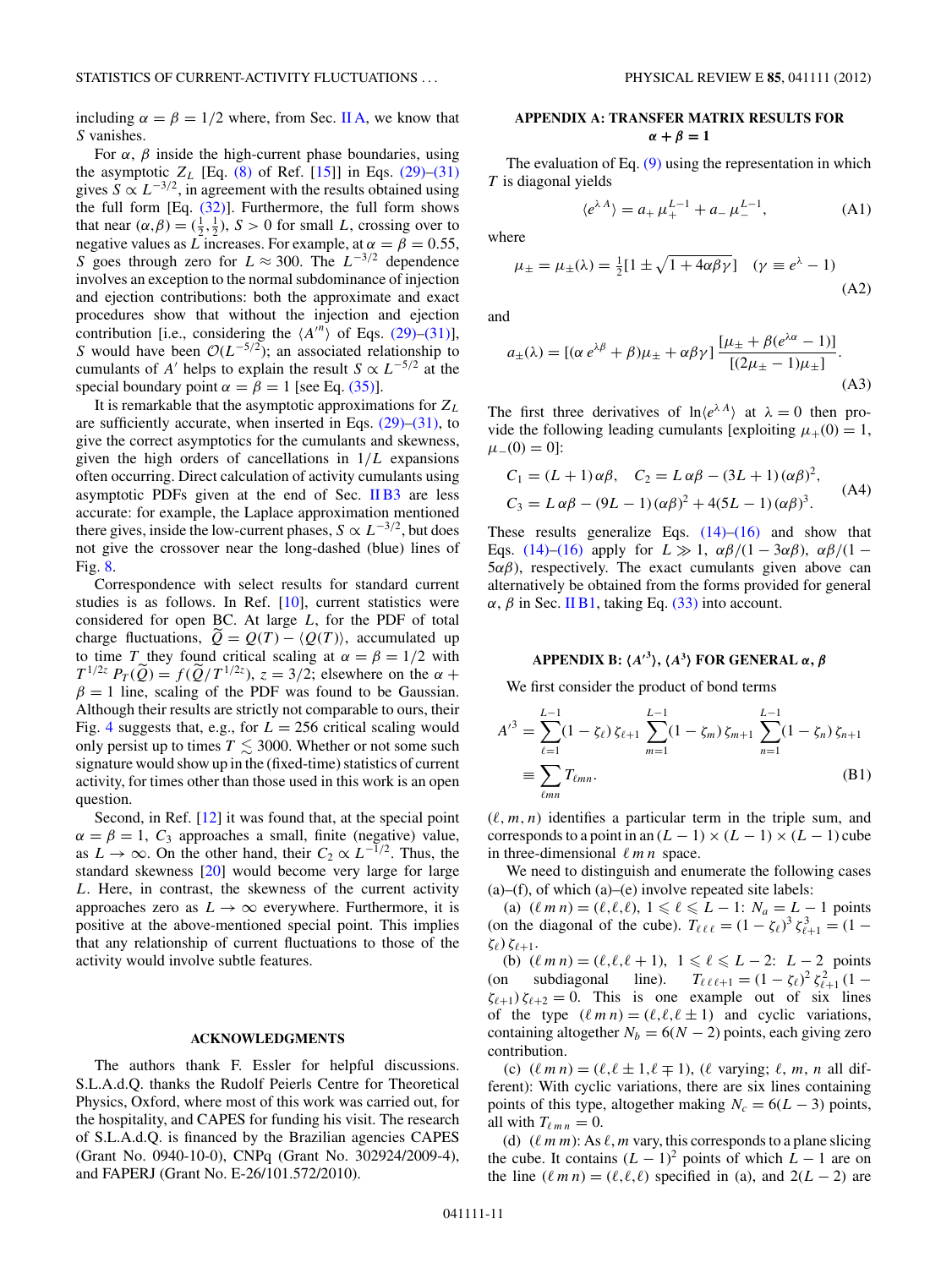<span id="page-11-0"></span>on lines  $(\ell, \ell \pm 1, \ell \pm 1)$  of the type specified in (b). So, there are  $(L - 1)^2 - [L - 1 + 2(L - 2)]$  "new" points associated with the plane. Allowing for cyclic variations, there are three such planes, containing altogether  $N_d = 3(L - 2)(L - 3)$  new points, each with  $T_{\ell m m} = (1 - \zeta_{\ell}) \zeta_{\ell+1} (1 - \zeta_m) \zeta_{m+1} (m \neq \ell,$  $\ell \pm 1$ ).

(e)  $(\ell, m, m \pm 1)$  with  $\ell, m$  varying (and cyclic variations). There are six planes of this type. Discounting points already accounted for, the new planes contain a total of  $N_e = 6(L-3)(L-4)$  new points, at each of which  $T_{\ell m n}$ vanishes.

(f) The remaining points  $(\ell m n)$  have no pair of coordinates equal or differing by  $\pm 1$ , so the associated  $T_{\ell m n}$  has no shared site labels. The total number of such points is  $N_f = (L - 1)^3 - (N_a + N_b + N_c + N_d +$  $N_e$  $=$  $(L - 3)(L - 4)(L - 5).$ 

The average of the addition of the nonzero contributions to  $A<sup>3</sup>$  from (a), (d), and (f) gives

$$
\langle A^{\prime^3} \rangle = N_a \langle (1 - \zeta_\ell) \zeta_{\ell+1} \rangle
$$
  
+ N\_d \langle (1 - \zeta\_\ell) \zeta\_{\ell+1} (1 - \zeta\_m) \zeta\_{m+1} \rangle  
+ N\_f \langle (1 - \zeta\_\ell) \zeta\_{\ell+1} (1 - \zeta\_m) \zeta\_{m+1} (1 - \zeta\_n) \zeta\_{n+1} \rangle. (B2)

Here, no pair from  $\ell$  *m n* are equal or differ by  $\pm 1$ , so we can reduce Eq.  $(B2)$  using Eqs.  $(23)$  and  $(25)$ , and their generalization for this case

$$
\langle (1 - \zeta_{\ell}) \zeta_{\ell+1} (1 - \zeta_m) \zeta_{m+1} (1 - \zeta_n) \zeta_{n+1} \rangle = \frac{Z_{L-3}}{Z_L}.
$$
 (B3)

We find

$$
\langle A'^3 \rangle = (L - 3)(L - 4)(L - 5) \frac{Z_{L-3}}{Z_L}
$$
  
+ 3(L - 2)(L - 3)  $\frac{Z_{L-2}}{Z_L}$  + (L - 1)  $\frac{Z_{L-1}}{Z_L}$ . (B4)

The generalization for inclusion of injection and ejection contributions in the third moment of the activity involves similar steps to those for the second moment, given in Eq. [\(27\).](#page-3-0) We first write

$$
A^3 = T_0 + 3T_1 + 3T_2 + T_3,
$$
 (B5)

where

$$
T_n = (A')^n [\alpha \zeta_1 + \beta (1 - \zeta_L)]^{3-n}.
$$
 (B6)

Using  $(\alpha \zeta_1)^m = \alpha^m \zeta_1$ ,  $(\alpha \zeta_1)^m (1 - \zeta_1) \zeta_2 = 0$   $(m \ge 1)$  and similarly for  $\beta$  (1 –  $\zeta$ <sub>L</sub>), one finds

$$
\langle T_0 \rangle = (\alpha^2 + \beta^2) \frac{Z_{L-1}}{Z_L} + 3(\alpha + \beta) \frac{Z_{L-2}}{Z_L},
$$

$$
\langle T_1 \rangle = (L - 2)(\alpha + \beta) \frac{Z_{L-2}}{Z_L} + 2(L - 3) \frac{Z_{L-3}}{Z_L},
$$
  

$$
\langle T_2 \rangle = 2(L - 2) \frac{Z_{L-2}}{Z_L} + 2(L - 3)(L - 4) \frac{Z_{L-3}}{Z_L}.
$$
 (B7)

With  $\langle T_3 \rangle = \langle {A'}^3 \rangle$  from Eq. (B4),

$$
\langle A^3 \rangle = (L - 1)(L - 2)(L - 3) \frac{Z_{L-3}}{Z_L} + 3(L - 1)(L - 2 + \alpha + \beta) \frac{Z_{L-2}}{Z_L} + (L - 1 + \alpha^2 + \beta^2) \frac{Z_{L-1}}{Z_L}.
$$
 (B8)

# **APPENDIX C: -***A***<sup>3</sup> FOR PBC**

Along similar lines to those followed in Appendix  $B$ , we consider the product

$$
A^{3} = \sum_{\ell=1}^{L} (1 - \zeta_{\ell}) \zeta_{\ell+1} \sum_{m=1}^{L} (1 - \zeta_{m}) \zeta_{m+1} \sum_{n=1}^{L} (1 - \zeta_{n}) \zeta_{n+1},
$$
\n(C1)

with  $\zeta_{L+1} \equiv \zeta_1$ .

The cases involving site labels are the same set (a)– (f) described in Appendix  $\overline{B}$ ; only the enumerations vary. Recalling Eq. (B2), one has now, adding up the nonzero contributions,

$$
\langle A^3 \rangle = N_a^p \langle (1 - \zeta_\ell) \zeta_{\ell+1} \rangle
$$
  
+  $N_a^p \langle (1 - \zeta_\ell) \zeta_{\ell+1} (1 - \zeta_m) \zeta_{m+1} \rangle$   
+  $N_f^p \langle (1 - \zeta_\ell) \zeta_{\ell+1} (1 - \zeta_m) \zeta_{m+1} (1 - \zeta_n) \zeta_{n+1} \rangle$ . (C2)

The numerical coefficients are as follows:

 $(a)$   $(\ell m n) = (\ell, \ell, \ell), 1 \leq \ell \leq L$ :  $N_a^p = L$  points.

(d)  $(\ell m \, m)$ :  $N_d^p = 3L(L - 3)$  points.

(f) The points  $(\ell m n)$ , which have no pair of coordinates equal or differing by  $\pm 1$ :  $N_f^p = L(L-4)(L-5)$  points. One has

$$
\langle (1 - \zeta_{\ell}) \zeta_{\ell+1} \rangle = \frac{L - 2C_{M-1}}{L C_M},\tag{C3}
$$

$$
\langle (1 - \zeta_{\ell}) \zeta_{\ell+1} (1 - \zeta_m) \zeta_{m+1} \rangle = \frac{L - 4C_{M-2}}{L C_M}, \qquad (C4)
$$

$$
\langle (1 - \zeta_{\ell}) \zeta_{\ell+1} (1 - \zeta_m) \zeta_{m+1} (1 - \zeta_n) \zeta_{n+1} \rangle = \frac{L - 6C_{M-3}}{L C_M}.
$$
\n(C5)

So, recalling Eq. [\(50\),](#page-5-0)

$$
\langle A^3 \rangle = a_0 \left( 1 + 3a_1 + a_1 a_2 \right). \tag{C6}
$$

- [1] B. Derrida, Phys. Rep. **301**[, 65 \(1998\).](http://dx.doi.org/10.1016/S0370-1573(98)00006-4)
- [2] G. M. Schütz, in *Phase Transitions and Critical Phenomena*, edited by C. Domb and J. L. Lebowitz (Academic, New York, 2000), Vol. 19.
- [3] B. Derrida, M. Evans, V. Hakim, and V. Pasquier, [J. Phys. A:](http://dx.doi.org/10.1088/0305-4470/26/7/011) Math. Gen. **26**[, 1493 \(1993\).](http://dx.doi.org/10.1088/0305-4470/26/7/011)
- [4] R. B. Stinchcombe, [Adv. Phys.](http://dx.doi.org/10.1080/00018730110099650) **50**, 431 [\(2001\).](http://dx.doi.org/10.1080/00018730110099650)